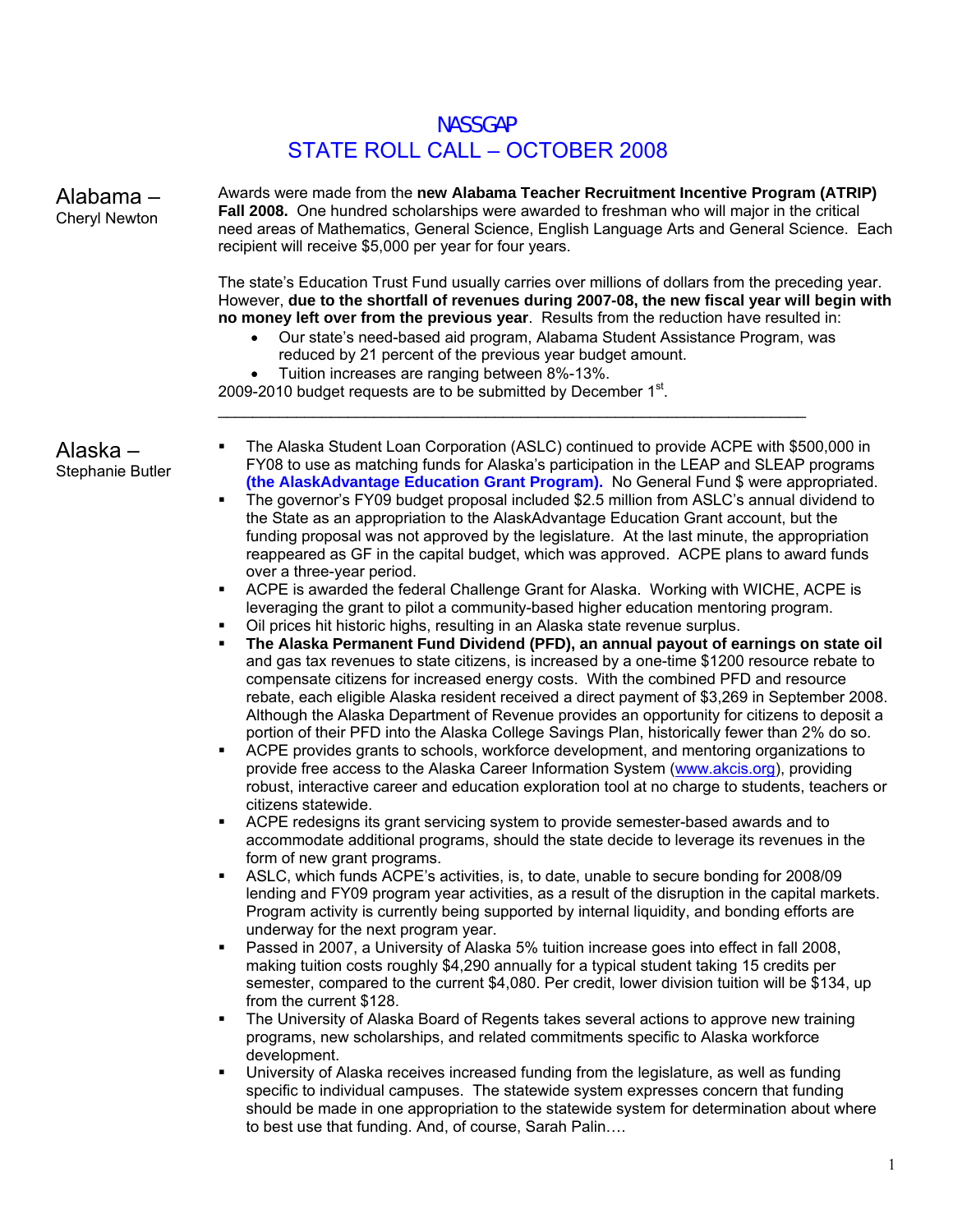| Arizona                             | <b>NR</b>                                                                                                                                                                                                                                                                                                                                                                                                                                                                                                                                                                                                                                     |
|-------------------------------------|-----------------------------------------------------------------------------------------------------------------------------------------------------------------------------------------------------------------------------------------------------------------------------------------------------------------------------------------------------------------------------------------------------------------------------------------------------------------------------------------------------------------------------------------------------------------------------------------------------------------------------------------------|
| Arkansas –<br><b>Phil Axelroth</b>  | 1.<br>Arkansas was one of three states selected for a WICHE grant: Non-Traditional No<br>More: Policy Solutions for Adult Learners. This is a 2 year project with the objective of<br>defining strategies for identifying ready adults and focusing on policies that will attract and<br>facilitate the return of these ready adults to the classroom to complete their degrees.                                                                                                                                                                                                                                                              |
|                                     | 2.<br>Arkansas received a Competitive Access Challenge Grant and is using the grant to:<br>conduct a College Awareness Week, provide additional training for high school<br>counselors in the poorest counties, and provide grants to 4 schools in the poorest<br>counties to develop or improve academic preparation activities in their schools.                                                                                                                                                                                                                                                                                            |
|                                     | 3.<br>One focus during the upcoming legislative session will be expanding need-based aid<br>through expansion of the Higher Education Opportunities Grant Program.                                                                                                                                                                                                                                                                                                                                                                                                                                                                            |
| California                          | <b>NR</b>                                                                                                                                                                                                                                                                                                                                                                                                                                                                                                                                                                                                                                     |
| Colorado                            | <b>NR</b>                                                                                                                                                                                                                                                                                                                                                                                                                                                                                                                                                                                                                                     |
| Connecticut -<br><b>Mark French</b> | Capitol Scholarship Program - The state's need and merit-based aid program administered by<br>the Connecticut Department of Higher Education which was used as a match for LEAP and<br>SLEAP funding for FY09. Due to state budget concerns, this program was reduced by \$.1 million<br>for FY08. Despite this reduction, as of fall 2008, over 5,713 needy students will be awarded<br>Capitol Scholarships. The maximum award amount is \$3,000, and the average student award is<br>\$1,793.                                                                                                                                              |
|                                     | <b>Connecticut Aid to Public College Students and Connecticut Independent College Student</b><br>Grant Programs - These programs provide funding from the state which is paid directly to state<br>public and private institutions to award as aid to needy Connecticut students. Over 22,000 aid<br>recipients were awarded between the two programs, totaling over \$54 million in financial aid<br>grants. Funding remained level for FY08 and has not been affected by the state budget concerns<br>for FY09.                                                                                                                             |
|                                     | Minority Teacher Incentive Program (MTIP) - State-funded program with close to \$500,000 in<br>annual allocations. Provides up to \$5,000 per year for up to 2 years in scholarship aid to students<br>enrolled in their $3^{rd}$ and/or $4^{th}$ year of a teacher preparation program at a Connecticut college and<br>up to \$2,500 per year for up to 4 years in loan reimbursement stipends for previous scholarship<br>recipients who are teaching in Connecticut public schools. For FY08 the program assisted 84<br>students with in-school grants totaling \$290,450, and 65 teachers with loan stipends totaling<br>\$193,279.       |
|                                     | Weisman Scholarship - This program was established with private funding and follows MTIP<br>award eligibility and criteria, with the difference of Weisman funding earmarked for students<br>preparing to teach middle or high school math or science at a Connecticut public school. For<br>FY08 the program assisted 5 students with aid totaling \$25,000.                                                                                                                                                                                                                                                                                 |
|                                     | Other student financial aid programs administered through the Connecticut Department of Higher<br>Education include: Awards to Children of Deceased and Disabled Veterans, Connecticut GEAR<br>UP I& II Scholarship Programs, and the Robert C. Byrd Honors Scholarship Program.                                                                                                                                                                                                                                                                                                                                                              |
|                                     | Other Issues of Note - Connecticut was successful in its application for College Access<br>Challenge Grant funds, being awarded \$419,179 for the FY09 year. The funds will be used to<br>support the FAFSA First program which is comprised of FAFSA preparation and completion<br>workshops to supplement College Goal Sunday, as well as, Guidance Counselor training.<br>Additional funds will be used for the Connections demonstration project which is a program<br>designed to intrusively work with a group of students at one of the state's community colleges in<br>order to facilitate their persistence and success in college. |
|                                     |                                                                                                                                                                                                                                                                                                                                                                                                                                                                                                                                                                                                                                               |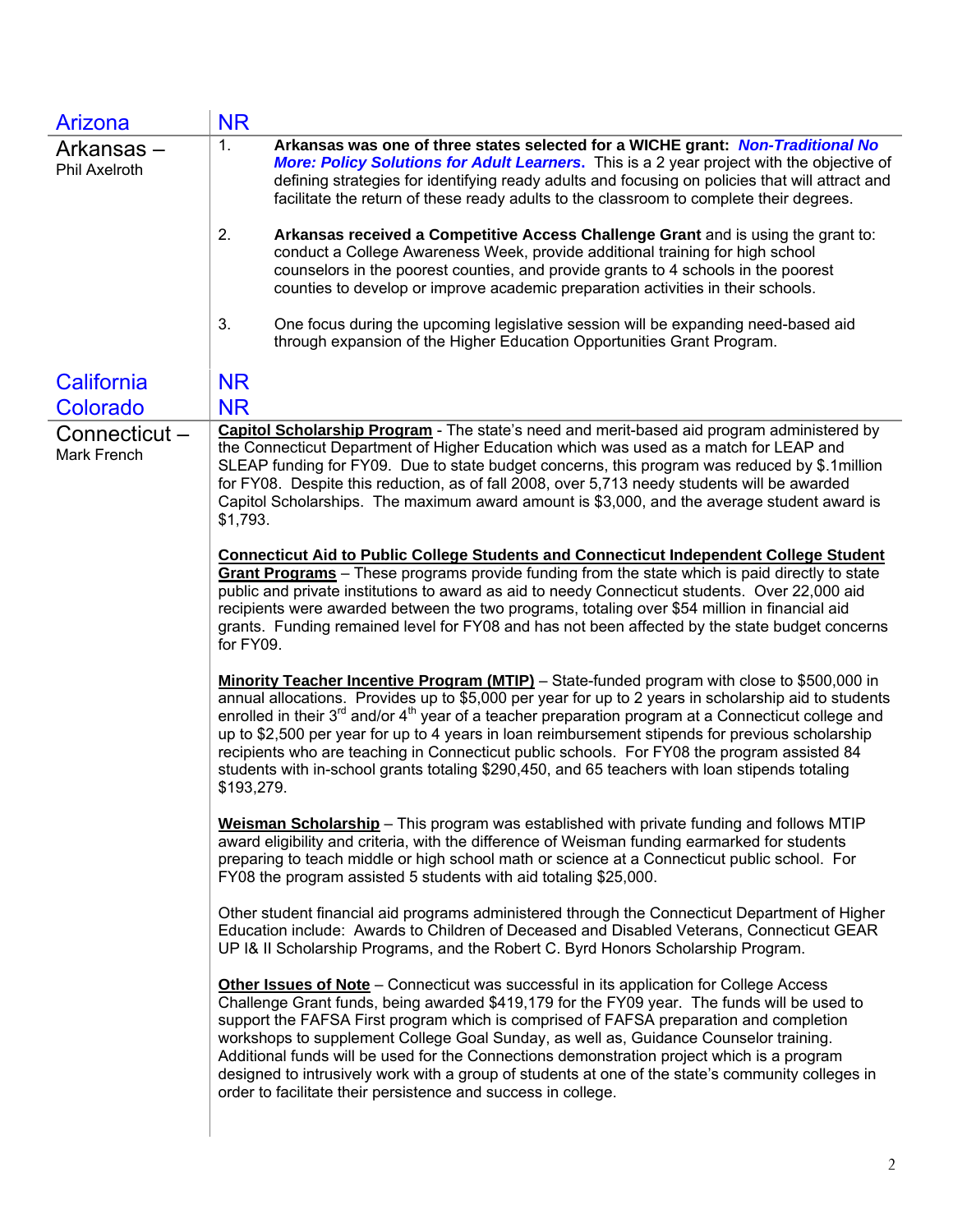# Delaware – Maureen Laffey

For our FY09 budget, our **Legislative Essay Scholarship program was eliminated,** and our program to provide interest-free loans to teachers who pursue National Board Certification was put on hold for at least this year. All recommended budget items above the FY08 budget in the governor's proposed budget were eliminated, including an increase of \$100,000 in our state grant program.

The **revenue estimates for FY09 fell by \$91 million between June and September**, and are anticipated to fall by \$140 million over the next few years. Decreases in revenues of personal income taxes, real estate transfer taxes, corporate and bank franchise taxes, and the lottery are all projected. We have not received a target amount of decrease yet for our FY10 budget request, but I have heard rumors that we will be asked to propose a budget that is 10% less than our FY09 budget.

We will have a new governor after the election. We just had a wild primary between our current Lieutenant Governor who the state democratic party endorsed, and our current State Treasurer who says Delaware needs "change". The race drew a lot of republican voters to change their affiliation to democrat so they could vote in the primary, and voters had a record-setting turnout with the Treasurer winning by 2% of the vote, about a 1,700 vote difference.

We're having a lot of fun with Sen. Joe Biden being selected as the democratic vice-presidential nominee. His son Beau, our current Attorney General is scheduled to leave on Saturday to begin training in Texas for a future deployment to Iraq, as a Captain in the Army National Guard. There have long been rumors that Beau would end up following his father's footsteps as US Senator when his father moved on. If Sen. Biden is elected as Vice-President and Beau is serving in Iraq (he would not be able to be named US Senator while serving as I understand), the governor would appoint a new senator to fill out the next two years. Depending on when Joe would resign his position, it could be the current governor (who endorsed the lieutenant governor for governor), or the new governor (who ran against the LG). This is far from over as far as Delaware politics go

**We received \$330,000 College Access Challenge Grant** that we will use toward three things: 1) enhancing the knowledge of counselors regarding financial aid awareness and guidance through a partnership with a number of SREB states to develop course content for middle- and high school guidance counselors, 2) building on our current student success plans that every  $\bar{8}^{th}$ ,  $9^{th}$ , and  $10<sup>th</sup>$  graders currently use to guide them toward choosing careers, choosing the right high school curriculum to meet their needs, and learning about preparing for college, and 3) building a transfer matrix hosted in a DOE database for students to be able to attend a college in Delaware (public & private partnership) and be able to know which other colleges in Delaware will accept that coursework to be applied toward credit in pursuing a degree program at another college in Delaware.

We are continuing to develop an early awareness campaign for Delaware students, Delaware College Access Network, through our Reaching Higher for Student Success campaign. The development of this campaign is still in its early stages, but hopefully within the next year we will be fully up and running. Much of what we would like to do will cost money. Enough said about that!

**During the 2007-08 year, we experience a budget reduction of 7.3% which was applied to** 

## Florida – Theresa Antworth

**specific programs within our state scholarships and grants.**  However, our budget for 2008-09 overall increased by 7.5%. This is somewhat misleading because most programs took a 2% cut this year; with our merit program fully funded at a increase from 2007-08 due to student workload and tuition increases. Unfortunately, due to another bad budget year, we do anticipate that later this fall we may incur another budget reduction. Our only new program in 2008-09 is the federal CACG. We plan to use most of the funding for our need based programs. Our Governor is still our Governor.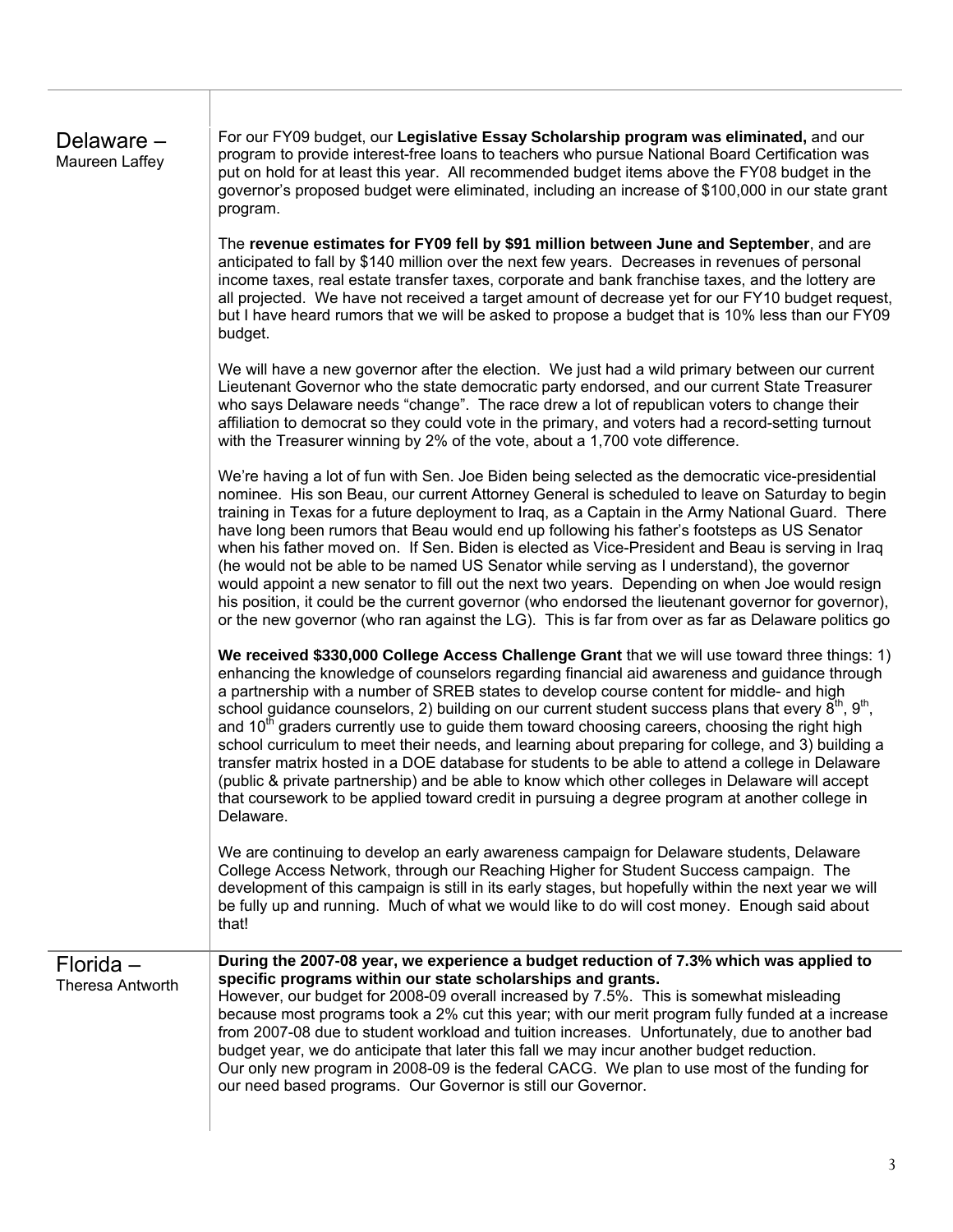| Georgia                   | <b>NR</b>                                                                                                                                                                                                                                                                                                                                                                                                                                                                                                                                                                                                                                                                                                                                                                                                                                                                                                                                                                                                                                                                                                                                                                                                                                                                                                                                                                                                                                                                         |
|---------------------------|-----------------------------------------------------------------------------------------------------------------------------------------------------------------------------------------------------------------------------------------------------------------------------------------------------------------------------------------------------------------------------------------------------------------------------------------------------------------------------------------------------------------------------------------------------------------------------------------------------------------------------------------------------------------------------------------------------------------------------------------------------------------------------------------------------------------------------------------------------------------------------------------------------------------------------------------------------------------------------------------------------------------------------------------------------------------------------------------------------------------------------------------------------------------------------------------------------------------------------------------------------------------------------------------------------------------------------------------------------------------------------------------------------------------------------------------------------------------------------------|
| <b>Hawaii</b>             | <b>NR</b>                                                                                                                                                                                                                                                                                                                                                                                                                                                                                                                                                                                                                                                                                                                                                                                                                                                                                                                                                                                                                                                                                                                                                                                                                                                                                                                                                                                                                                                                         |
| Idaho                     | <b>NR</b>                                                                                                                                                                                                                                                                                                                                                                                                                                                                                                                                                                                                                                                                                                                                                                                                                                                                                                                                                                                                                                                                                                                                                                                                                                                                                                                                                                                                                                                                         |
| <b>Illinois</b>           | <b>NR</b>                                                                                                                                                                                                                                                                                                                                                                                                                                                                                                                                                                                                                                                                                                                                                                                                                                                                                                                                                                                                                                                                                                                                                                                                                                                                                                                                                                                                                                                                         |
| Indiana                   | As is the case everywhere, elections will be held this November in Indiana including one for<br>Governor and <b>budgets are tight</b> . That said, our current Governor has proposed a very ambitious<br>program that would offer students straight out of high school with family incomes below a yet-to-<br>be determined income threshold (around \$50,000-\$60,000) two years of free tuition at the state's<br>community college or an amount of \$3,000 to attend any school currently eligible for Indiana's<br>primary need-based grant program. The program would be funded by privatizing the state's<br>lottery program.                                                                                                                                                                                                                                                                                                                                                                                                                                                                                                                                                                                                                                                                                                                                                                                                                                               |
|                           | The program's concept is gaining momentum with the increasing awareness among business,<br>civic and legislative leaders of the link between the state's economic future and the educational<br>level of its citizens.                                                                                                                                                                                                                                                                                                                                                                                                                                                                                                                                                                                                                                                                                                                                                                                                                                                                                                                                                                                                                                                                                                                                                                                                                                                            |
| $Iowa -$<br>Julie Leeper  | lowa has spent much of the past few months dealing with natural disasters – tornados and floods<br>- that affected lowans. In response to these disasters, the College Student Aid Commission<br>sought the authority to use carryover funds from two major grant programs to fund a Disaster<br>Relief Grant Program. The Governor's office provided authorization for the use of \$500,000.<br>Nearly 700 applications were received for funding from the Program. The Commission is now in<br>the process of matching grant applications to federal applications for assistance.                                                                                                                                                                                                                                                                                                                                                                                                                                                                                                                                                                                                                                                                                                                                                                                                                                                                                               |
|                           | The Iowa General Assembly required the Commission to do a study of the awarding parameters<br>used under the lowa Tuition Grant Program, the state's largest grant program provided to<br>students at lowa's private colleges and universities. Many hours were spent modeling awarding<br>scenarios, and a report is being prepared for discussion during the 2009 Legislative Session.<br>This year the Commission was awarded the first statewide GEAR UP Grant for lowa. A search is                                                                                                                                                                                                                                                                                                                                                                                                                                                                                                                                                                                                                                                                                                                                                                                                                                                                                                                                                                                          |
|                           | now underway for a coordinator of the program and partnerships are being finalized.                                                                                                                                                                                                                                                                                                                                                                                                                                                                                                                                                                                                                                                                                                                                                                                                                                                                                                                                                                                                                                                                                                                                                                                                                                                                                                                                                                                               |
| Kansas-<br>Diane Lindeman | The state budget is kind of a mixed bag for Kansas. In June the State Budget Director said that<br>tax revenues were off by \$51 million in May as a result of a reduction in individual income tax<br>collections (due to the amount collected from withholding tax) and a reduction in compensating<br>use tax revenues. He said it would be critical to watch the revenue collections in June and July.<br>If those months also showed sharp reductions, it would mean a tight budget year with possible<br>mid-year rescissions. June did bring a reduction in revenue and the Kansas Board of Regents<br>requested that the state universities present proposals for budget cuts of 2% in State General<br>Fund dollars in the current fiscal year with a 5% decrease in FY10, for a cumulative 7% cut.<br>However, the state collected a slight increase in revenue in July and received 3% more in tax<br>revenues in August than expected. Kansas is one of a few states that have not been hit as hard<br>by the economic downturn, mostly due to their wealth of agriculture, energy production, and the<br>aircraft industry. We are hopeful that we can hold steady. There is the promise of revenues from<br>four state-owned casinos and slot machines at dog and horse tracks authorized during the 2007<br>legislative session that withstood a State Supreme Court challenge in May of this year.<br>Legislators did not build these revenues into their budget. |
|                           | All of our state-funded student financial assistance programs remained flat for FY 09, with the only<br>exception being a new Military Service Scholarship program that was enacted through the<br>Omnibus Session during the 2007 legislative session and was placed into statute during the 2008<br>session with an increase in funding from \$250,000 to \$500,000. We are anticipating further<br>changes in this program to make it compatible with the new federal GI bill slated for enactment in<br>FY 10. Although the Governor and State Budget Director have proposed budget cuts for State<br>General Fund dollars to all state agencies, all of the student financial aid programs have survived                                                                                                                                                                                                                                                                                                                                                                                                                                                                                                                                                                                                                                                                                                                                                                     |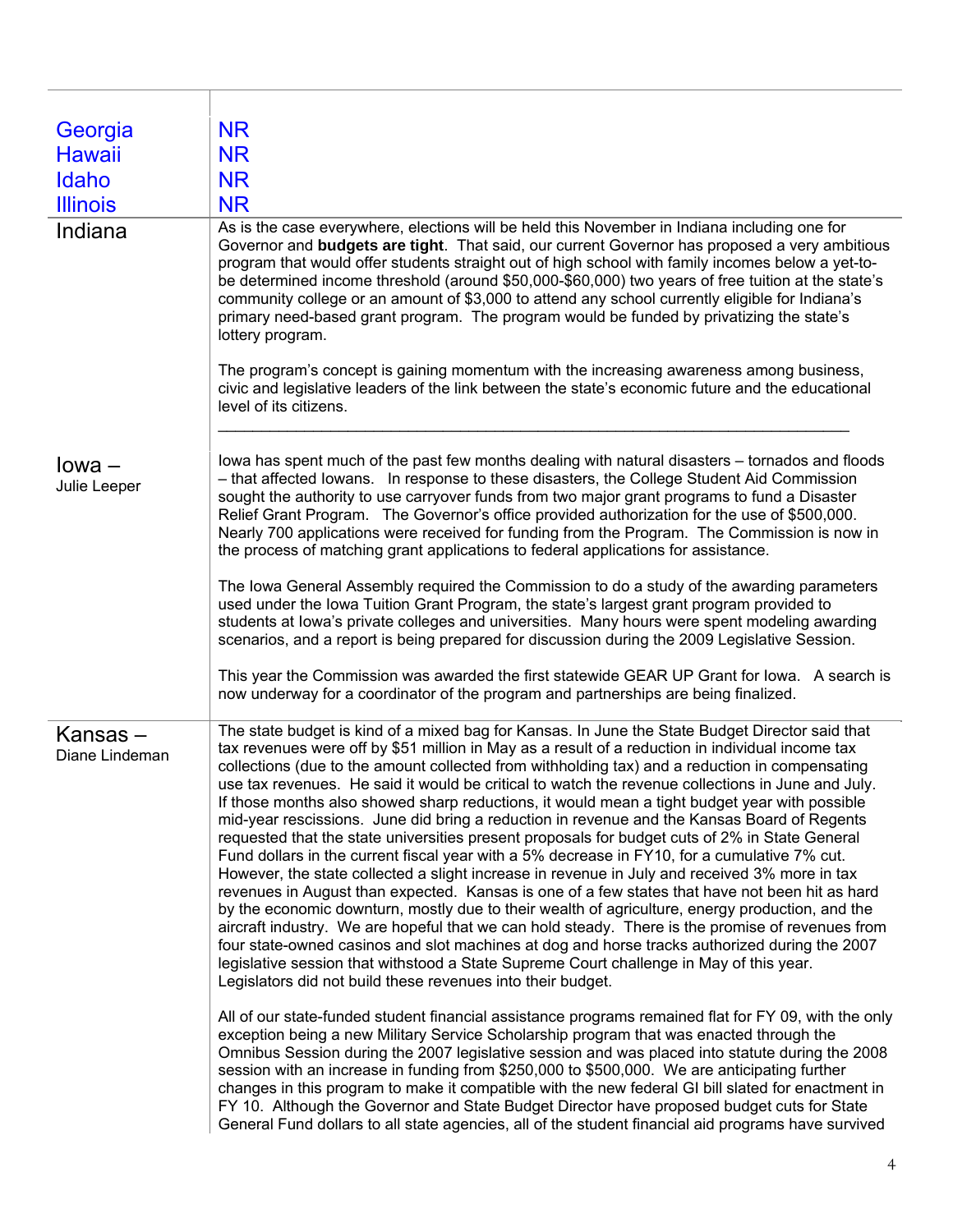|                                 | without any cuts being proposed.<br>The budget for FY 10 is currently being compiled. We are leaning toward not requesting any<br>increases in our programs for FY 10. However, we have considered asking for an increase in<br>some specific programs at the rate of the HEPI increase, which is currently 3.6%. This is yet to<br>be determined as this is being written.                                                                                                                                                                                                                                                                                                                                                                                                                                                                                                                                                                                                                                                               |
|---------------------------------|-------------------------------------------------------------------------------------------------------------------------------------------------------------------------------------------------------------------------------------------------------------------------------------------------------------------------------------------------------------------------------------------------------------------------------------------------------------------------------------------------------------------------------------------------------------------------------------------------------------------------------------------------------------------------------------------------------------------------------------------------------------------------------------------------------------------------------------------------------------------------------------------------------------------------------------------------------------------------------------------------------------------------------------------|
| Kentucky $-$<br>Jo Carole Ellis | Kentucky's student aid programs weathered a very difficult biennial budget process. The<br>$\bullet$<br>Governor's proposed budget would not have fully-funded the Kentucky Educational<br>Excellence Scholarship (KEES) for the FY09-10 biennium, and KHEAA would have been<br>forced to reduce KEES awards across the board for Kentucky college students. In the<br>final budget, KEES was fully funded for the biennium and Kentucky's two major need-<br>based programs, the College Access Program (CAP) Grant and the Kentucky Tuition<br>Grant (KTG), were level funded from the previous year. However, CAP and KTG did not<br>receive the full amount of Kentucky Lottery proceeds as designated by statute. Instead of<br>the student aid programs receiving 100% of net lottery proceeds, the legislature<br>appropriated 78% of net lottery proceeds to the programs. This meant CAP did not<br>receive an additional \$18.3 million and KTG did not receive an additional \$3.6 million in<br>lottery proceeds as expected. |
|                                 | The 2008 Kentucky General Assembly expanded the KEES program by adding a new<br>$\bullet$<br>bonus award for students who are eligible for the federal free and reduced-price lunch<br>program and who make qualifying Advanced Placement (AP) and International<br>Baccalaureate (IB) exam scores. Beginning with the 2008-2009 academic year, eligible<br>students who make a 3 or 5, respectively, on AP or IB exams will receive a \$200<br>supplemental award. A 4 (AP) or 6 (IB) score is awarded \$250 and a 5 (AP) or 7 (IB)<br>score is awarded \$300. There is no limit to the number of supplemental awards a student<br>can receive.                                                                                                                                                                                                                                                                                                                                                                                          |
|                                 | In FY 2007, Kentucky implemented a need-based pilot program designed to assist<br>$\bullet$<br>nontraditional, adult learners. The Go Higher Grant gives adults age 24 or older up to<br>\$1000 for one academic year when they enroll less than half-time in a Kentucky<br>institution. For 2008-2009, KHEAA increased the eligibility threshold from PELL EFC to<br>150% of PELL EFC and eliminated the no previous college experience requirement.                                                                                                                                                                                                                                                                                                                                                                                                                                                                                                                                                                                     |
|                                 | With funding from the Lumina Foundation, the Kentucky Adult Learner Initiative (KALI)<br>was launched in February 2008 with the purpose of creating a comprehensive framework<br>for adult learner policies and increasing the responsiveness of postsecondary institutions<br>to the needs of adult learners. The initiative is focusing on three priority areas: flexible<br>academic programming, credit for prior learning, and financial aid. Experts from each of<br>these areas have formed work groups that will meet throughout 2008 to develop<br>recommendations for the 2009 Kentucky General Assembly.                                                                                                                                                                                                                                                                                                                                                                                                                       |
| Louisiana -<br>Melanie Amrhein  | September 30, 2008 opening line from the Baton Rouge Advocate newspaper "Personal and<br>corporate income tax collections are falling. Sales tax revenue is flat. Oil prices are riding a<br>rollercoaster" State economist are predicting a downtown for the next fiscal year, but for now, LA<br>is dealing with a \$500 million surplus.                                                                                                                                                                                                                                                                                                                                                                                                                                                                                                                                                                                                                                                                                               |
|                                 | Higher Education - Tuition increase of 5% per year for four years was approved to raise<br>Louisiana's public postsecondary institutions to within reach of their SREB peers.                                                                                                                                                                                                                                                                                                                                                                                                                                                                                                                                                                                                                                                                                                                                                                                                                                                             |
|                                 | Financial Aid - 2008-09 is our agency's 2nd year to administer it's largest need based state grant<br>program (Go Grant). Appropriated at \$24 million, it will phase in a 2nd year cohort. This is also<br>our 2nd year to administer the Early Start Program, appropriated at \$4.25 million, which allows<br>11th and 12th grade high school students to take college level courses (based on eligibility<br>criteria) and earn both high school and college credit for the course(s).                                                                                                                                                                                                                                                                                                                                                                                                                                                                                                                                                 |
|                                 | The Tuition Opportunity Plan for Students (TOPS) was renamed the Taylor Opportunity Plan for<br>Students (still TOPS) for the late Patrick Taylor, the New Orleans Oil Tycoon that raised                                                                                                                                                                                                                                                                                                                                                                                                                                                                                                                                                                                                                                                                                                                                                                                                                                                 |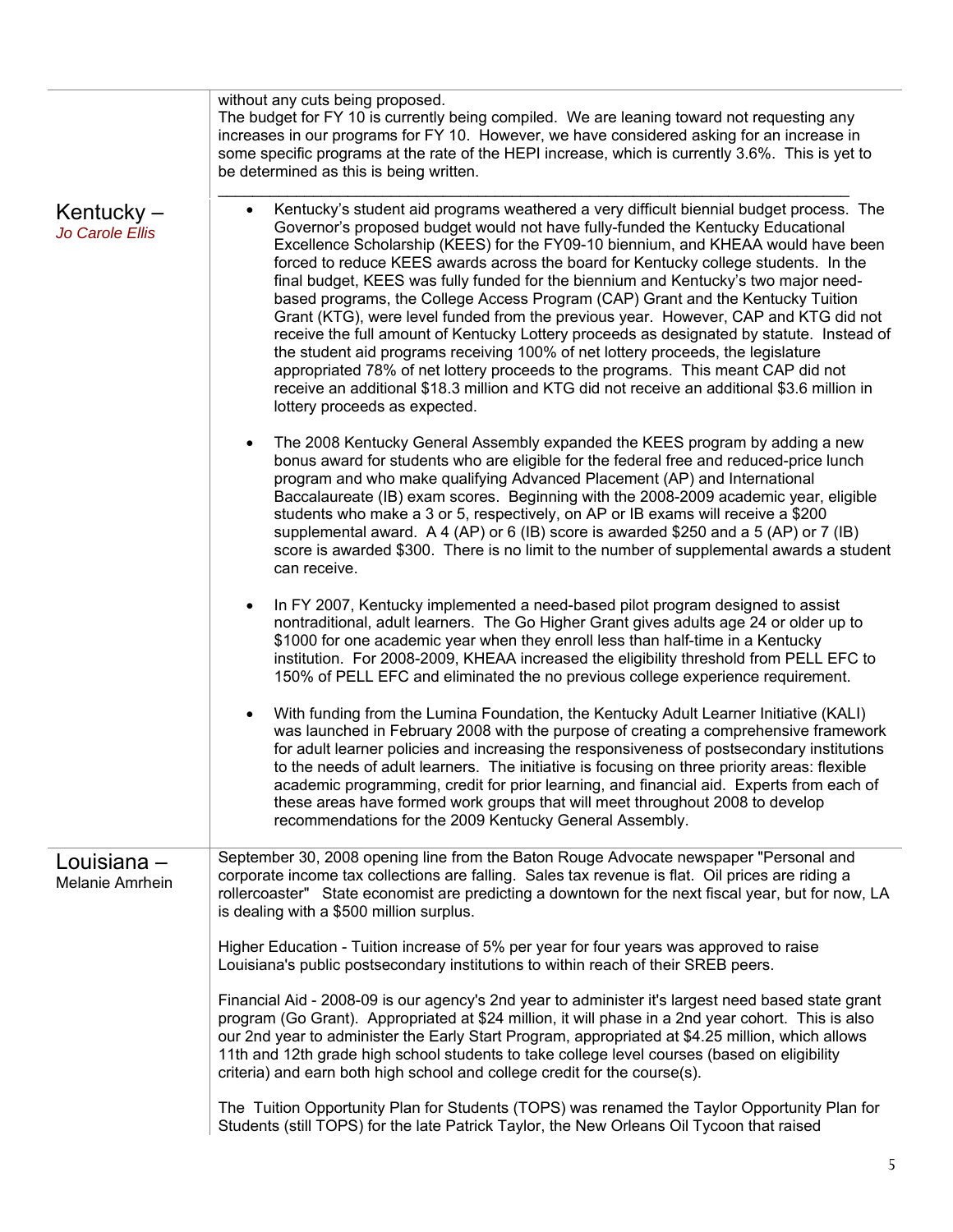| <b>Maine</b>     | awareness in the state legislature for such a program.<br><b>NR</b>                                                                                                                                                                                                                                                                                                                                                                                                                                                                                                                                                                                                                                                                                           |
|------------------|---------------------------------------------------------------------------------------------------------------------------------------------------------------------------------------------------------------------------------------------------------------------------------------------------------------------------------------------------------------------------------------------------------------------------------------------------------------------------------------------------------------------------------------------------------------------------------------------------------------------------------------------------------------------------------------------------------------------------------------------------------------|
| Maryland $-$     | <b>Loan Forum</b>                                                                                                                                                                                                                                                                                                                                                                                                                                                                                                                                                                                                                                                                                                                                             |
| Robert L. Parker | As a result of some lenders leaving the student loan industry and concerns over the availability of<br>student loans for 2008-09, the Maryland Higher Education Commission conducted a survey of<br>Maryland higher education institutions and held a Student Loan Forum on June 16, 2008. There<br>were 110 attendees representing 32 public and private post-secondary institutions, lenders and<br>representatives from the U.S. Department of Education and other interested parties.                                                                                                                                                                                                                                                                     |
|                  | Mr. David Bergeron, Director of Policy and Budget Development from the U.S. Department of<br>Education explained the details of how the present loan "crises" occurred and what plans the<br>Department of Education had to ensure adequate student loans were available for the upcoming<br>award year. Their goal was to assure liquidity for the student loan program and expand the direct<br>lending program and to assure the forum members that student loans would be available.                                                                                                                                                                                                                                                                      |
|                  | Representatives from USA Funds, the National Council of Higher Education Loan Programs and<br>Education Finance Partner addressed their concerns and what role, if any, alternative loans would<br>have given the current credit situation.                                                                                                                                                                                                                                                                                                                                                                                                                                                                                                                   |
|                  | A panel of five financial aid directors representing all sectors expressed their institutional and<br>individual concerns, what problems their students were experiencing and what their schools were<br>doing to help students affected by the current student loan market.                                                                                                                                                                                                                                                                                                                                                                                                                                                                                  |
|                  | The forum ended with a well received question and answer period and it was decided that a<br>follow-up survey would be conducted later in the year to determine what changes in the student<br>loan programs had occurred and what future actions MHEC could take or recommend.                                                                                                                                                                                                                                                                                                                                                                                                                                                                               |
|                  | <b>New Aid Program</b>                                                                                                                                                                                                                                                                                                                                                                                                                                                                                                                                                                                                                                                                                                                                        |
|                  | In 2008, the Early College Access Grant was initiated for needy students who are enrolled<br>simultaneously in a secondary school and an institution of higher education in Maryland. The<br>program awarded \$120,211 to 330 students in its first year with awards ranging from \$200 to<br>\$1,000. All participants were enrolled in Maryland Community Colleges. The program is<br>continuing at the same funding level for the 2008-2009 award year.                                                                                                                                                                                                                                                                                                    |
|                  | <b>Outreach Activities</b>                                                                                                                                                                                                                                                                                                                                                                                                                                                                                                                                                                                                                                                                                                                                    |
|                  | One of MHEC's key goals and objectives is to increase financial aid awards to students with the<br>highest financial need. In FY 2008 MHEC, in co-operation with institutions and other public and<br>private organizations, was able to increase the number of financial aid presentations in high-need<br>communities by 38% from 77 in FY 2007 to 104 in FY 2008. The Maryland Transit Authority was<br>also used to sponsor public service announcements to encourage early FAFSA submission to<br>meet State deadlines. Other activities presently under development include a MySpace page,<br>working with the Maryland Business Roundtable for Education to promote financial literacy, and<br>the Maryland Scholars Program for grades 8 through 12. |
|                  | MHEC is also actively participating in and supporting the new Way2GoMaryland program<br>designed to put more middle-school students on the college-bound path. The Way2GoMaryland<br>program is a new information campaign operated by the University System of Maryland and is<br>supported by private and public organizations. The program has a new web site,<br>www.way2gomaryland.org, and events are scheduled statewide to bring the campaign's message<br>to all middle-school students.                                                                                                                                                                                                                                                             |

#### **College Access Challenge Grant Program**

The College Access Challenge Grant Program (CACGP) is a new Federal program designed to enable states to assist students and their families in learning about, preparing for and financing a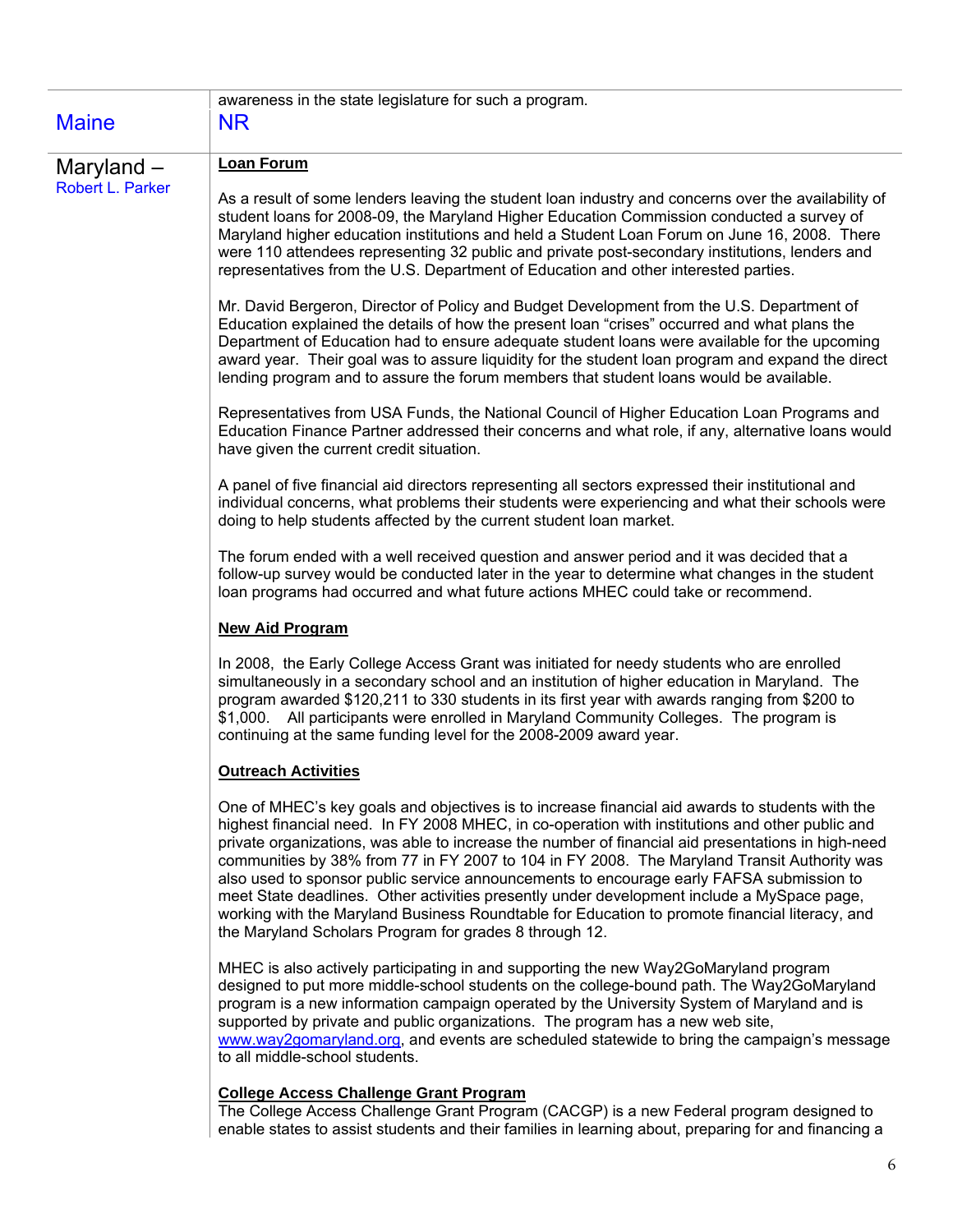postsecondary education. Maryland recently was awarded \$615,000 from the program. As the designated State agency, MHEC will administer the grant, working with other Maryland stakeholders, and plans to develop and promote outreach activities for middle school students who may be at risk of not enrolling in or completing postsecondary education.

Maryland plans to focus the project services in areas of greatest poverty and lowest achievement in Maryland. Baltimore City and Prince George's County are the two areas in Maryland with the greatest number of low-income, underachieving students. The school systems will select the middle schools in these areas to receive project services.

The purpose of the project is to increase the number of low-income, underachieving students from Baltimore City and Prince George's County who enter and remain in postsecondary education. Goals of the project are: (1) To increase college awareness among underrepresented middle school students and families; (2) To increase the number of underrepresented students taking STEM (science, technology, engineering and mathematics) or Algebra courses in high school (Maryland Scholars); and (3) To increase the number of underrepresented middle school students with career plans.

As part of the State match, the Maryland Higher Education Commission will provide an additional \$150,000 each year to be used for sub-grants and plans to allocate \$610,000 of the federal grant funds for a total of \$760,000 each year for sub-grants to nonprofits to provide services to students. It is anticipated that 12 to 16 awards will be made to support projects to serve  $6<sup>th</sup>$ ,  $7<sup>th</sup>$ , and  $8<sup>th</sup>$  grade low-income students in Baltimore City and Prince George's County.

#### **Commission to Develop the Maryland Model for Funding Higher Education**

This Commission, composed of four workgroups, was created in 2007 to review the consistency and applicability of the current State funding model for higher education. The Appropriate Funding Shares Workgroup was charged with examining other states' best practices and tuition models and looking into ways to minimize the impact on low-income students. MHEC staff provided information on affordability and financial aid to this workgroup. The other workgroup areas of interest included Accountability, Economic Competitiveness/Workforce and Capital Investment. The Commission's final report is due in late 2008.

\_\_\_\_\_\_\_\_\_\_\_\_\_\_\_\_\_\_\_\_\_\_\_\_\_\_\_\_\_\_\_\_\_\_\_\_\_\_\_\_\_\_\_\_\_\_\_\_\_\_\_\_\_\_\_\_\_\_\_\_\_\_\_\_\_\_\_\_\_\_\_\_\_\_\_

# Massachusetts | NR

# Michigan – Tom Freeland

#### **Promise Implementation**

In December of 2006, Governor Jennifer Granholm signed legislation creating the new Michigan Promise scholarship. The program began with the high school graduating class of 2007 and the first scholarship payments were made in the 2007-08 academic year. Promise provides every high school graduate with the opportunity to receive up to \$4,000 in scholarship assistance if they successfully complete two years of postsecondary education. To qualify, students must take the state's high school assessment test, the Michigan Merit Exam (MME), which includes the ACT. Students receiving qualifying scores on the MME may receive early "installment" payments of \$1,000 in each of their first two years of college, and then the balance of \$2,000 after completing two years. Students not receiving qualifying scores receive their \$4,000 only after completing two years of college. Successful completion of two years of college means that students achieve an associate degree, a two-year certificate, or 50% of the requirements for a bachelor's degree, and achieve a minimum 2.5 cumulative grade point average. In the initial year of the Promise program, \$38,169,426 was paid to 38,155 students.

#### **Enrollments & Aid Applications**

Michigan is reflecting the national trend of higher enrollments at its colleges and universities. Many colleges have reported record numbers of applicants and record setting freshmen class sizes. This is also reflected in the number of aid applicants received by the Office of Scholarships and Grants. Comparative data shows that approximately 75,000 more FAFSA records have been received as of early September 2008 versus the number received at the same time last year. This has caused state's need-based grant programs to face increased demand resulting in adhering to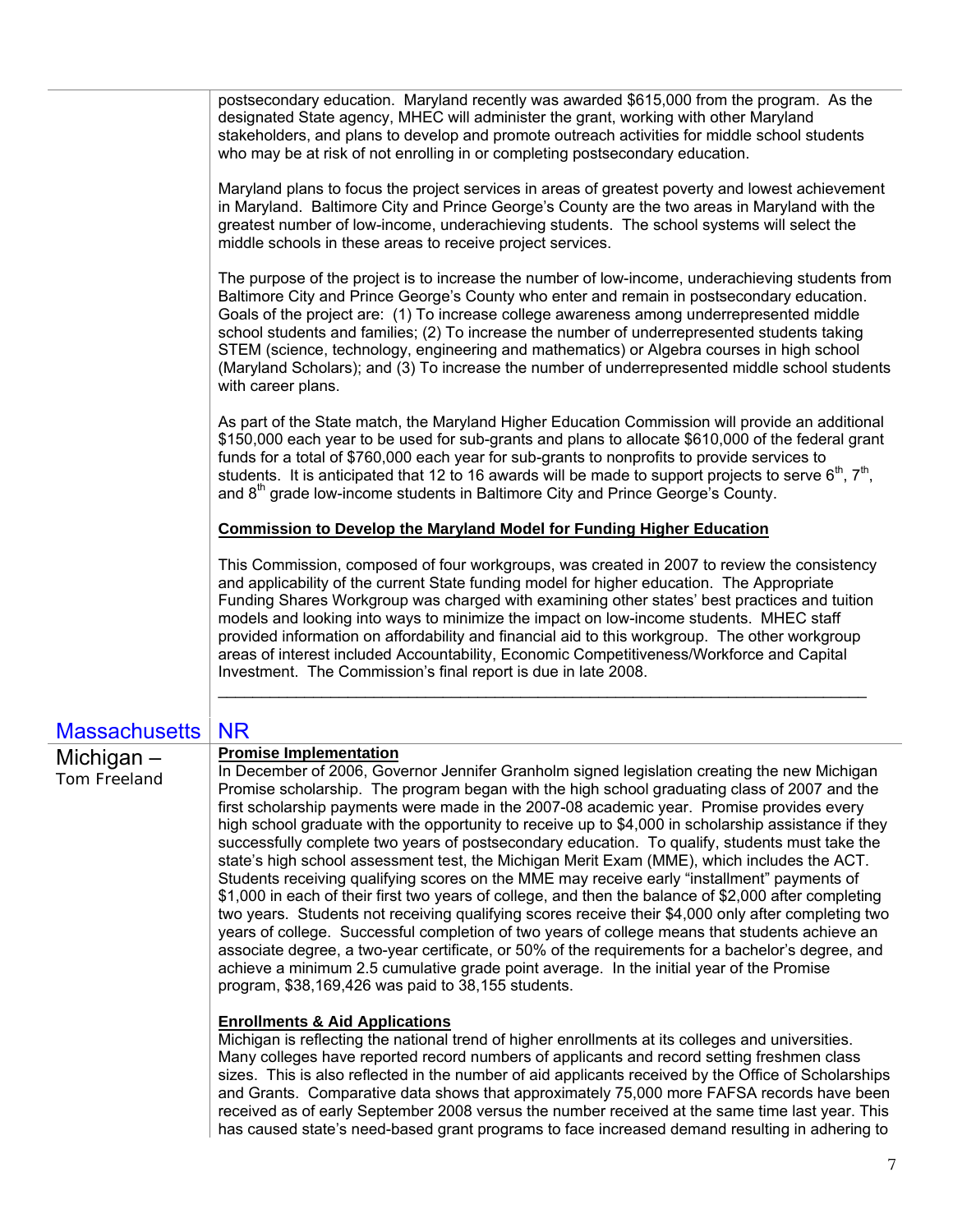|                                  | the state's published FAFSA filing priority date & making fewer awards to late applicants.<br><b>College Access Challenge Grant</b><br>The Department of Treasury has been awarded a U. S. Department of Education "College Access"<br>Challenge Grant" for the state of Michigan. This grant will be administered by the Michigan<br>Guaranty Agency. The funds will be used for a variety of purposes including the development of<br>networks of college access leaders in 10 communities throughout the state, development of pilot<br>college club coaching programs for parents and students, a statewide conference on college<br>access, a public relations campaign on the financial aspects of going to college and the reasons<br>to pursue higher education, and the development of a statewide data warehouse on current<br>programs.    |
|----------------------------------|-------------------------------------------------------------------------------------------------------------------------------------------------------------------------------------------------------------------------------------------------------------------------------------------------------------------------------------------------------------------------------------------------------------------------------------------------------------------------------------------------------------------------------------------------------------------------------------------------------------------------------------------------------------------------------------------------------------------------------------------------------------------------------------------------------------------------------------------------------|
|                                  | <b>Assisting Foster Youth</b><br>The Michigan Guaranty Agency has partnered with the Michigan Department of Human Services<br>(DHS) and the Michigan Student Financial Aid Association (MSFAA) in promoting college access<br>for students who are aging out of the foster care system, i.e., the Youth in Transition Program.<br>These partners addressed several issues in the past year. One was to develop a standard form<br>to be completed by DHS caseworkers that students can use to verify independent status for<br>financial aid purposes. Another was the development of a state specific reference sheet for use<br>by foster youth when completing the FAFSA. Finally, this group developed and conducted a<br>special College Goal Sunday event specifically for foster youth in the Detroit area.                                    |
| Minnesota-<br>Cheryl Maplethorpe | We may have a 1.6 billion dollar shortfall when the legislature comes into session January 2009.<br>All agencies will probably lose administrative money. (reduced travel may be the least of the<br>problems)                                                                                                                                                                                                                                                                                                                                                                                                                                                                                                                                                                                                                                        |
|                                  | We have a veteran's grant which has not spent much money because they are getting a lot of<br>money from federal programs. This will be even worse in the future when the federal government<br>pays even more for veteran's benefits.                                                                                                                                                                                                                                                                                                                                                                                                                                                                                                                                                                                                                |
|                                  | We have a new Achieve Scholarship with requires the same rigorous course work as the federal<br>Academic Competitiveness Grant (ACG) but allows income to go up to \$75,000. It is for students<br>who graduate from high school after January 1, 2008 and have a C average GPA. It is a one year<br>award disbursed over two terms. The student must "successfully complete" the first term in order<br>to receive the second term's disbursement.                                                                                                                                                                                                                                                                                                                                                                                                   |
| Mississippi –<br>Mary Covington  | Mississippi recently went before the Legislative Budget Authority (LEO) to request funding for FY<br>10. The request will go to fund programs already in place with the exception of a request of \$5M<br>to fund a new scholarship program for community college transfer students. This full tuition<br>scholarship program will be the 2 <sup>nd</sup> need based tuition scholarship for our state and will assist<br>needy students make the transition from the 2 year to the 4 year institution.                                                                                                                                                                                                                                                                                                                                               |
|                                  | The Mississippi Institutions of Higher Learning was awarded the College Access Challenge<br>Grant. Implementation plans are well under way. The grant will be used to fund a major grass<br>roots effort to increase awareness of college entrance requirements, knowledge of financial aid<br>options and a financial literacy piece to be provided by the Mississippi Counsel on Economic<br>Education. These goals will be accomplished through state wide counselor/mentor workshops,<br>the development of college toolkits to show adults how to help students go to college and<br>partnerships developed within the local community.                                                                                                                                                                                                          |
| Missouri –<br>Leroy Wade         | In 2007, the Missouri legislature established a new need-based financial assistance<br>program called Access Missouri. This program replaced the two existing programs, one from<br>the late 1970s and the other from the mid-1990s. Need under the new program is based solely<br>on the student/family federal expected family contribution (EFC) and is not related to the student's<br>cost of attendance. In addition, funding for need-based aid was increased from \$24.6 million in<br>2006-2007 to \$96.4 million in 2008-2009. The number of recipients also increased substantially<br>during that time period from 16,400 to an estimated 42,000. This level of program growth has<br>created increased tension between the public and independent sectors of education in the state<br>as competition for state dollars is very intense. |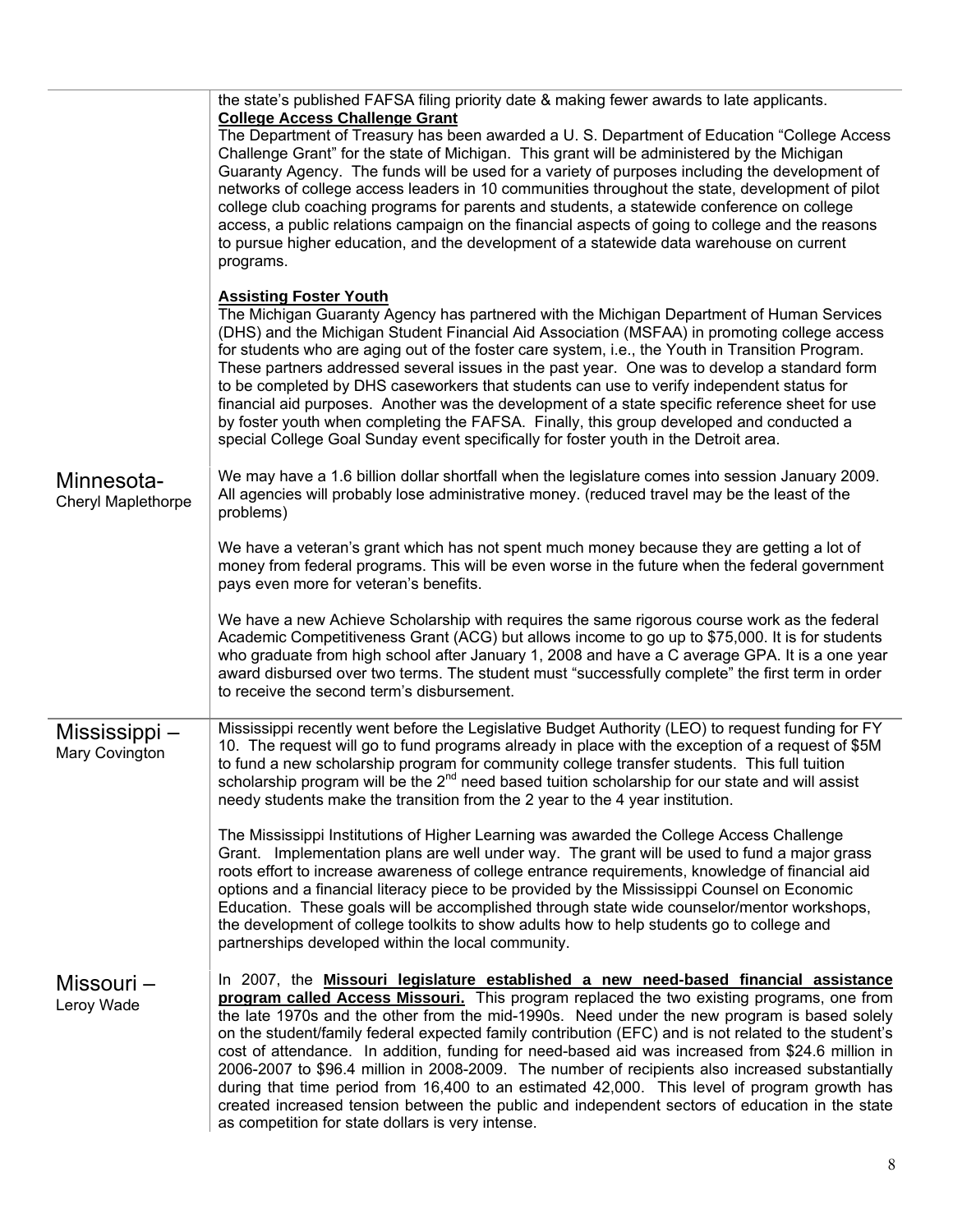The state's only merit based program (Bright Flight) received an overhaul as well. In 2010-2011, the program will expand eligibility from the top three percent of ACT/SAT test scores in the state to the top five percent. In addition, awards will be graduated, with the top three percent receiving a \$3,000 award and the four and five percent range receiving an award of \$1,000.

Two pieces of new legislation have also created concern and questions in the financial aid community in Missouri. One bill established a tuition cap at public postsecondary education institutions for certain post 9-11 veterans. Because of the language used in this provision, a large number of questions were raised relating to eligibility and implementation. The other bill required all recipients of state student financial assistance to provide proof of their U.S. citizenship or their legal status within the U.S. Additionally, questions were raised regarding the applicability of this requirement to the admission of students to public institutions.

#### **Additional items of interest include—**

|                          | The economic downturn and its likely effects on available state funds for fiscal year 2010<br>and beyond. Much of the increase for the current fiscal year is being funding from one-<br>time funds created by structural changes in state programs and state finances. As<br>various programs compete for the shrinking discretionary dollars, tension between<br>financial assistance programs and other higher education priorities has continued to<br>increase.<br>During 2008, the Department of Higher Education began oversight of a system of tuition<br>limitations on public four-year colleges and universities. The permitted rate of increase is                                                                                                                                                                                                                                                                                                                                                                                                                                                                                                                                                                                                                                                                                                                                                                                                                                                                                                                                                                                                                                                                                                                                                                                                                                                                                                               |
|--------------------------|------------------------------------------------------------------------------------------------------------------------------------------------------------------------------------------------------------------------------------------------------------------------------------------------------------------------------------------------------------------------------------------------------------------------------------------------------------------------------------------------------------------------------------------------------------------------------------------------------------------------------------------------------------------------------------------------------------------------------------------------------------------------------------------------------------------------------------------------------------------------------------------------------------------------------------------------------------------------------------------------------------------------------------------------------------------------------------------------------------------------------------------------------------------------------------------------------------------------------------------------------------------------------------------------------------------------------------------------------------------------------------------------------------------------------------------------------------------------------------------------------------------------------------------------------------------------------------------------------------------------------------------------------------------------------------------------------------------------------------------------------------------------------------------------------------------------------------------------------------------------------------------------------------------------------------------------------------------------------|
|                          | linked to the Consumer Price Index and institutions that exceed the limit may forfeit a<br>portion of their state appropriation. The department is authorized to grant waivers of<br>those consequences, if warranted.<br>Several small special purpose programs were added to those already administered by the<br>$\bullet$                                                                                                                                                                                                                                                                                                                                                                                                                                                                                                                                                                                                                                                                                                                                                                                                                                                                                                                                                                                                                                                                                                                                                                                                                                                                                                                                                                                                                                                                                                                                                                                                                                                |
|                          | department. While the volume is low, the administration of these programs continues to<br>drain resources needed to keep the primary programs operating smoothly.                                                                                                                                                                                                                                                                                                                                                                                                                                                                                                                                                                                                                                                                                                                                                                                                                                                                                                                                                                                                                                                                                                                                                                                                                                                                                                                                                                                                                                                                                                                                                                                                                                                                                                                                                                                                            |
| Montana-<br>Jamie Dushin | Montana's first awards were made this past June for the Quality Educator Assistance<br>Program. \$330,000 in Federal student loans were discharged for Montana teachers<br>working in shortage areas. Recipients are eligible to receive up to \$3,000 per year, for a<br>maximum of four years. Appropriated \$660,000 for current fiscal year.<br>Governor's Postsecondary Scholarship appropriation will increase by \$1 million this award<br>$\bullet$<br>year (\$2.5 million total). All other state aid programs received level funding.<br>Policy changes were made to the renewable Montana University System Honor<br>Scholarship. The changes reduced the number of scholarship from (about) 300 to 200.<br>The scholarship is now a statewide competition rather than being awarded to the high<br>schools based on class size.<br>Changes were made to the Montana Community College Honor Scholarship, making it a<br>renewable scholarship for up to two-years. Awarded to graduates of Montana's three<br>Community Colleges (1 scholarship for every 25 graduates - awarded by college<br>presidents) who plan to attend one of the four-year schools of the Montana University<br>System.<br>Montana's Biennial Legislature opens session January 2009. Bills of interest (so far):<br>Bill to study Financial Aid<br>$\circ$<br>Look at how much the state should be providing<br>٠<br>How it should be administered - Decentralized vs. Centralized<br>٠<br>Who should administer<br>٠<br>Bill is interested in the possibility of program similar to the "Taylor Plan"<br>$\blacksquare$<br>Funding for Governor's Postsecondary Scholarship<br>$\circ$<br>Renewable Merit and Need based programs (5 different)<br>Increased funding has been requested - Legislators want to know why<br>Funding for Quality Educator Assistance Program (Teacher Loan Forgiveness)<br>$\circ$<br>Increased funding has been requested - Legislators want to know why |
|                          |                                                                                                                                                                                                                                                                                                                                                                                                                                                                                                                                                                                                                                                                                                                                                                                                                                                                                                                                                                                                                                                                                                                                                                                                                                                                                                                                                                                                                                                                                                                                                                                                                                                                                                                                                                                                                                                                                                                                                                              |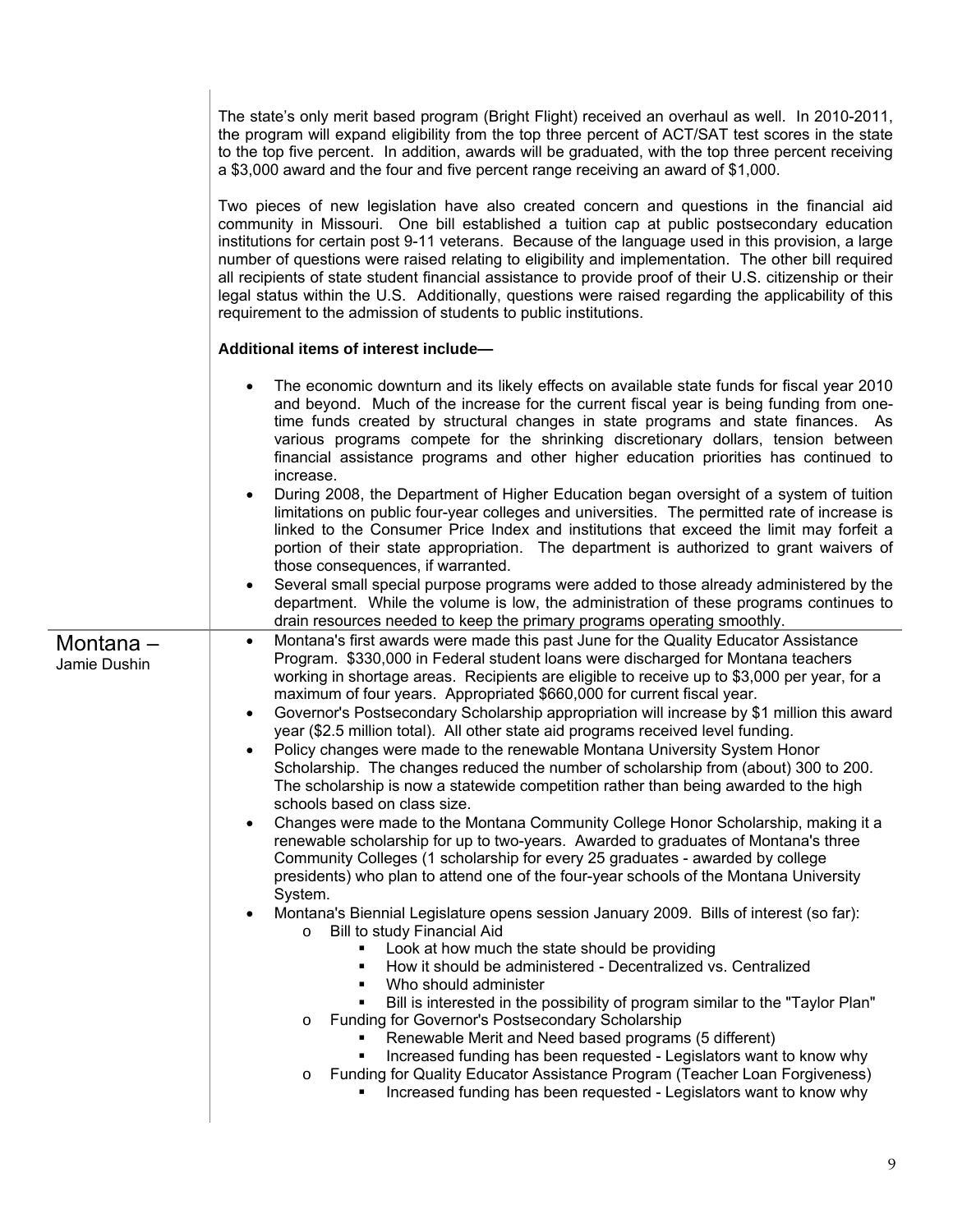| Nebraska –<br><b>Ritchie Morrow</b>      | Nebraska's economy is doing better than the American economy, primarily thanks to our farmers.<br>We've been adding jobs, salary and wages have climbed 6.5%, houses are still being built, and<br>the value of homes have dropped slightly if at all. The last economic forecast for the state<br>estimated a \$500+ million surplus for the end of the fiscal year.                                                                                                                                                                                                                                                                                                                                                                                                                                                                                                                                                                                                                                                                                                                                                                                                                                                                                                                                                                                                                                                                                                                                                                                                                                                                                                                                                                                                                                                                                                                                                                                                                                                                                                                                                                                                                                                                                                                                                                                                                                                                                                                                                                                                                                                                                                                                                                                                                                                                       |
|------------------------------------------|---------------------------------------------------------------------------------------------------------------------------------------------------------------------------------------------------------------------------------------------------------------------------------------------------------------------------------------------------------------------------------------------------------------------------------------------------------------------------------------------------------------------------------------------------------------------------------------------------------------------------------------------------------------------------------------------------------------------------------------------------------------------------------------------------------------------------------------------------------------------------------------------------------------------------------------------------------------------------------------------------------------------------------------------------------------------------------------------------------------------------------------------------------------------------------------------------------------------------------------------------------------------------------------------------------------------------------------------------------------------------------------------------------------------------------------------------------------------------------------------------------------------------------------------------------------------------------------------------------------------------------------------------------------------------------------------------------------------------------------------------------------------------------------------------------------------------------------------------------------------------------------------------------------------------------------------------------------------------------------------------------------------------------------------------------------------------------------------------------------------------------------------------------------------------------------------------------------------------------------------------------------------------------------------------------------------------------------------------------------------------------------------------------------------------------------------------------------------------------------------------------------------------------------------------------------------------------------------------------------------------------------------------------------------------------------------------------------------------------------------------------------------------------------------------------------------------------------------|
|                                          | Our new Access College Early scholarship program had a successful first year. We awarded<br>\$114,856 to 363 high school students who were enrolled in college courses. The goal is to<br>increase the college going rate of Nebraska high school graduates.                                                                                                                                                                                                                                                                                                                                                                                                                                                                                                                                                                                                                                                                                                                                                                                                                                                                                                                                                                                                                                                                                                                                                                                                                                                                                                                                                                                                                                                                                                                                                                                                                                                                                                                                                                                                                                                                                                                                                                                                                                                                                                                                                                                                                                                                                                                                                                                                                                                                                                                                                                                |
| $Nevada -$<br>Sharon Wurm                | College Access Challenge Grant - Governor Jim Gibbons designated the Nevada P-16<br>Advisory Council to have executive oversight of the grant. NSHE applied for the grant as<br>the fiscal agent, on behalf of the P-16 Advisory Council. The centerpiece of Nevada's<br>plan calls for conducting a public information campaign that will foster a college-going<br>culture, while communicating both college and workforce-readiness expectations. The<br>campaign, developed and implemented by the Nevada P-16 Advisory Council and its<br>partners, will build on the Nevada System of Higher Education's "Go to College" effort.<br><b>College Access Workshops</b> - As stated last year, NSHE institutions elected not to<br>$\bullet$<br>continue College Goal Sunday due to low turn-outs, rather they will focus on the larger<br>issue of improving Nevada's college-going rate. In keeping with this goal, NSHE<br>partnered with Senator Harry Reid and Congressman Jon Porter to offer college access<br>and financial aid workshops in January and February. Congressman Porter's workshops<br>were offered in his district at two different high schools in January. Senator Reid's<br>workshops were offered in Reno, Elko and Las Vegas in February, at either local high<br>schools or a local college campus.<br><b>GEAR UP</b> - The high school graduates from the first Nevada GEAR UP continue to<br>receive a GEAR UP grant that will continue each semester provided they enroll and<br>complete 12 credits. NSHE and the Nevada Department of Education continue to conduct<br>a data exchange to communicate eligibility information.<br>Governor Guinn Millennium Scholarship - Nevada's merit-based scholarship program<br>continues to improve the state's college participation and retention rates more<br>successfully than any preceding program. Since its inception, over 75,456 Nevada high<br>school graduates have been eligible for the Millennium Scholarship. Of this number,<br>47,353 Millennium scholars activated their scholarship to attend an NSHE institution or<br>Sierra Nevada College. Through Spring 2008, the program disbursed \$177 million to<br>students.<br>State-funded Financial Aid - The appropriation from the state for need-based financial<br>$\bullet$<br>aid increased slightly from \$16.1 million in fiscal year 08 to \$16.5 million in fiscal year 09.<br>Again, this is primarily due to the commitment by NSHE institutions to devote more state<br>funding to financial aid.<br>Student-funded Financial Aid - The NSHE Board of Regents continues to support<br>$\bullet$<br>need-based aid by setting aside a portion of fee increases (up to 50%) for financial aid.<br>For fiscal year 09 this is funded at approximately \$14 million across the NSHE. |
| <b>New</b><br>Hampshire-<br>Judith Knapp | The main issue in NH, as I am sure is true elsewhere, is a budget deficit. All out-of-state<br>travel, new hires and equipment purchases have been frozen since last spring with no end in<br>sight. Originally, some waivers were granted but the word is that there will be no waivers from<br>now on. It is projected that there will be a \$400 million shortfall in the next biennium (which I is a<br>lot for us since we have no sales or income tax and thus a small budget) and we are to submit a<br>budget with a 3% reduction. Since 95% of our budget is financial aid programs, we will have to<br>make cuts in some, if not all, of the programs.                                                                                                                                                                                                                                                                                                                                                                                                                                                                                                                                                                                                                                                                                                                                                                                                                                                                                                                                                                                                                                                                                                                                                                                                                                                                                                                                                                                                                                                                                                                                                                                                                                                                                                                                                                                                                                                                                                                                                                                                                                                                                                                                                                            |
|                                          | Completed the first year of tuition waiver for foster children attending public institutions. Only new<br>program for this year is loan repayment for veterinarians who agree to practice in NH and have at                                                                                                                                                                                                                                                                                                                                                                                                                                                                                                                                                                                                                                                                                                                                                                                                                                                                                                                                                                                                                                                                                                                                                                                                                                                                                                                                                                                                                                                                                                                                                                                                                                                                                                                                                                                                                                                                                                                                                                                                                                                                                                                                                                                                                                                                                                                                                                                                                                                                                                                                                                                                                                 |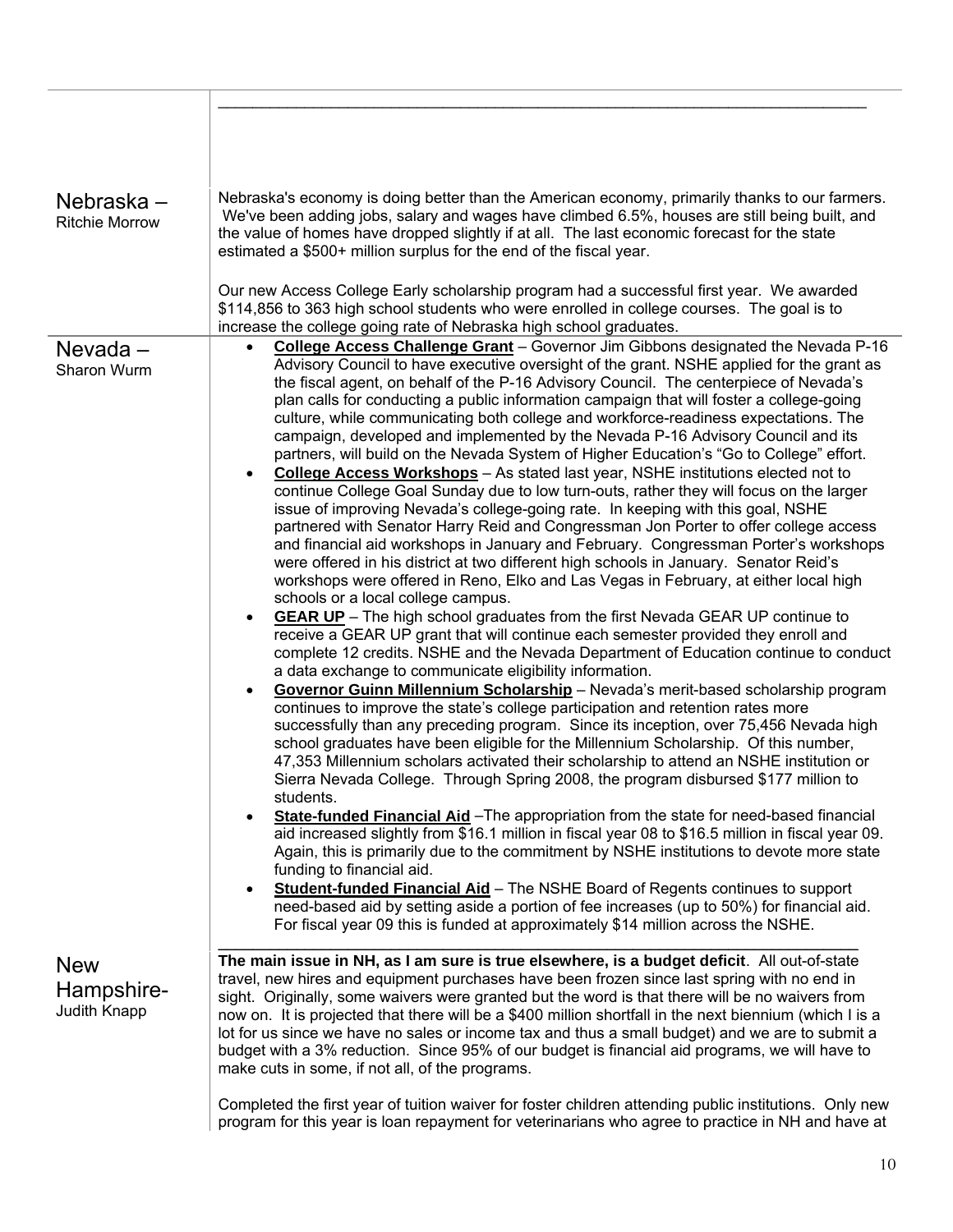|                                                                           | least 35% of their practice in large animals.                                                                                                                                                                                                                                                                                                                                                                                                                                                                                                                                                                                                                                                                                                                                                                                                                                                                                                                                                                                                                                                                                                                                                                                                                                                                                                                                                                                                                                                                                    |  |  |  |  |
|---------------------------------------------------------------------------|----------------------------------------------------------------------------------------------------------------------------------------------------------------------------------------------------------------------------------------------------------------------------------------------------------------------------------------------------------------------------------------------------------------------------------------------------------------------------------------------------------------------------------------------------------------------------------------------------------------------------------------------------------------------------------------------------------------------------------------------------------------------------------------------------------------------------------------------------------------------------------------------------------------------------------------------------------------------------------------------------------------------------------------------------------------------------------------------------------------------------------------------------------------------------------------------------------------------------------------------------------------------------------------------------------------------------------------------------------------------------------------------------------------------------------------------------------------------------------------------------------------------------------|--|--|--|--|
|                                                                           | TEACH. Only 3 schools in NH will do TEACH next year and of those at least two of those the<br>financial aid directors wished they weren't but were forced to due so.                                                                                                                                                                                                                                                                                                                                                                                                                                                                                                                                                                                                                                                                                                                                                                                                                                                                                                                                                                                                                                                                                                                                                                                                                                                                                                                                                             |  |  |  |  |
|                                                                           | <b>NR</b>                                                                                                                                                                                                                                                                                                                                                                                                                                                                                                                                                                                                                                                                                                                                                                                                                                                                                                                                                                                                                                                                                                                                                                                                                                                                                                                                                                                                                                                                                                                        |  |  |  |  |
| <b>New Jersey</b><br>New Mexico -<br><b>Tashina Banks</b><br><b>Moore</b> | New Mexico has a \$72 million financial aid budget. During the 08-09 academic year, we will<br>be increasing our outreach activities now that we have been awarded the College Access<br>Challenge Grant. Prior to the CACG, the New Mexico Higher Education Department has had to<br>leverage existing partnerships to conduct any outreach since there are no state dollars                                                                                                                                                                                                                                                                                                                                                                                                                                                                                                                                                                                                                                                                                                                                                                                                                                                                                                                                                                                                                                                                                                                                                    |  |  |  |  |
|                                                                           | appropriated for outreach activities.<br>One of the very successful programs operating in the state is our Legislative Lottery scholarship<br>program that pays 100% tuition for eight consecutive semesters for students who enroll directly<br>into college after graduating high school. Since inception 12 years ago, the Legislative Lottery<br>scholarship program continues to provide an incentive for graduating high school students to<br>enter directly into college.                                                                                                                                                                                                                                                                                                                                                                                                                                                                                                                                                                                                                                                                                                                                                                                                                                                                                                                                                                                                                                                |  |  |  |  |
|                                                                           | The NM College Access Challenge Grant has four primary goals attached to it:                                                                                                                                                                                                                                                                                                                                                                                                                                                                                                                                                                                                                                                                                                                                                                                                                                                                                                                                                                                                                                                                                                                                                                                                                                                                                                                                                                                                                                                     |  |  |  |  |
|                                                                           | 1) Establish a statewide college access network (similar to the OCAN model)<br>2) Develop a comprehensive college outreach campaign targeting middle and high school<br>students<br>Increase financial support and expand the College Goal Sunday initiative<br>3)<br>Develop and establish an online college and career planning tool<br>4)                                                                                                                                                                                                                                                                                                                                                                                                                                                                                                                                                                                                                                                                                                                                                                                                                                                                                                                                                                                                                                                                                                                                                                                     |  |  |  |  |
| New York -<br>Chas Treadwell                                              | The maximum NYS Veterans Tuition Award was increased from \$2,000 per year to the<br>$\bullet$<br>SUNY 4-year college resident tuition rate (\$4,375). However, because of state budget<br>reductions, the maximum amount awarded for the 2008-09 academic year will be 98 % of<br>the SUNY 4- year college resident tuition: \$4,287.50 for full-time students;<br>99% of HESC communications to students regarding TAP eligibility for the 2008-09<br>$\bullet$<br>academic year have been electronic (i.e., e-mails directing recipient to a secure site to<br>view award amounts and make updates to application data), compared to 95% last year<br>at this time;<br>The Web scholarship application project nears completion - virtually all<br>scholarship applications are now available for completion on-line at HESC's Web<br>site. The Web application populates the database with basic biographical information as<br>well as specific eligibility data relevant to the applicant, eliminating manual entries,<br>reducing errors, and resulting in more timely eligibility determinations;<br>The increase in TAP applications received for the 2008-09 academic year (up<br>$\bullet$<br>around 20,000 from a comparable time last year) is reflective of the national trend.<br>HESC, along with all other New York State agencies, has twice been required to reduce<br>$\bullet$<br>expenses this fiscal year; since April 2008, state operations expenditures have been<br>reduced by a total of 10 percent. |  |  |  |  |
| <b>North Carolina</b><br>Elizabeth McDuffie                               | <b>Budget shortfall</b> anticipated and as a result, state agencies have been asked to cut budgets by<br>2%. However, aid funds for students are not affected at this time.<br>Enrollment grew for the fall though exact numbers are not yet known.                                                                                                                                                                                                                                                                                                                                                                                                                                                                                                                                                                                                                                                                                                                                                                                                                                                                                                                                                                                                                                                                                                                                                                                                                                                                              |  |  |  |  |
|                                                                           | New program, EARN, implemented for 08-09 and provides \$4000 to dependent students and<br>foster youth who enroll in college within 7 months of graduation and whose parental income is<br>equal or below 200% of federal poverty guidelines. The funds replace loans that would have<br>been in the financial aid package. Approximately 12,500 freshmen expected to be funded in the                                                                                                                                                                                                                                                                                                                                                                                                                                                                                                                                                                                                                                                                                                                                                                                                                                                                                                                                                                                                                                                                                                                                           |  |  |  |  |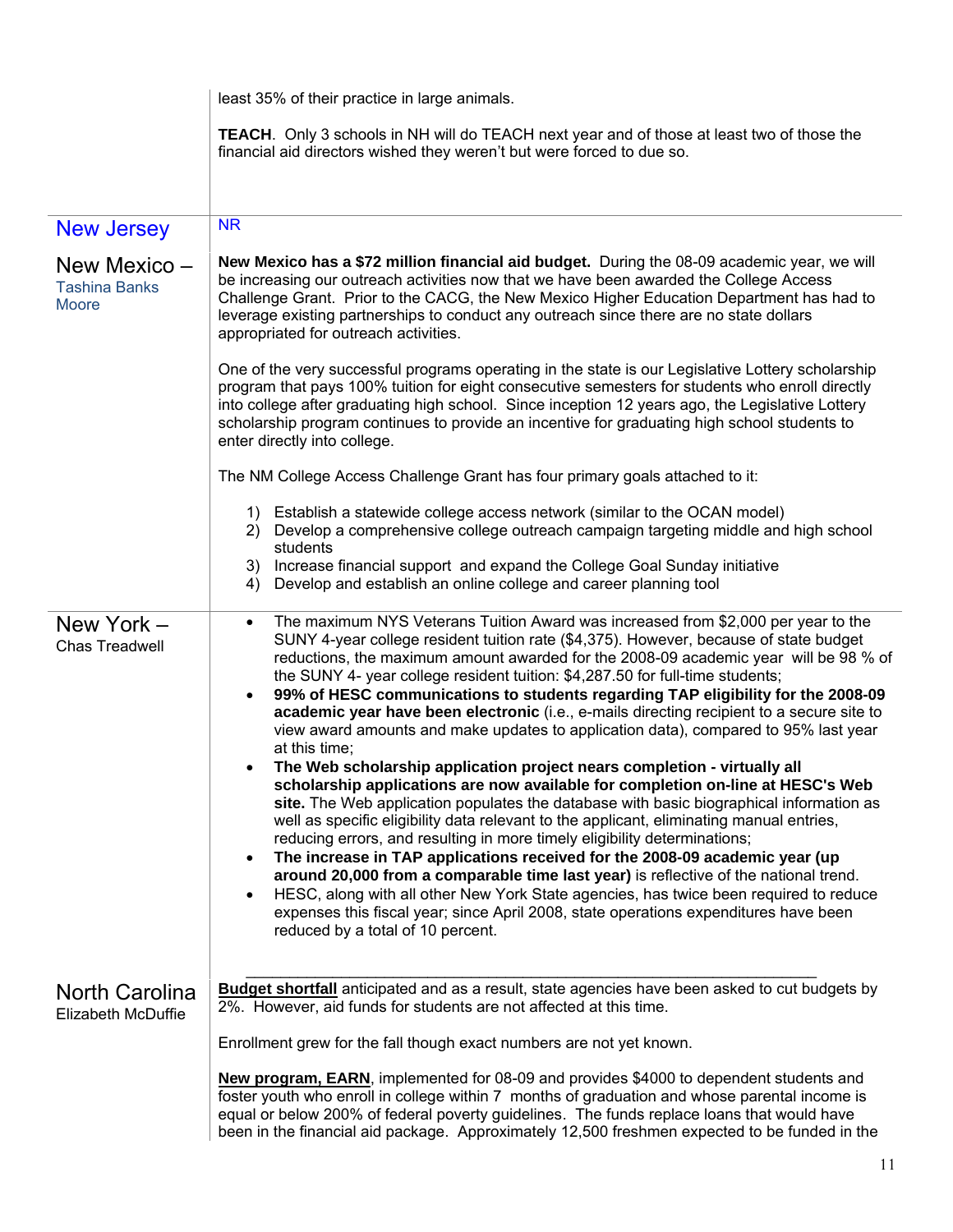|                            | first year.                                                                                                                                                                                                                                                                                                                                                                                                                                                                                                                                                                                                                                                                                                                                                                                                                                                                                                                                                                                                                                                                                                                                                                                                                                                                                                                                                                                                                                                                                                                                           |
|----------------------------|-------------------------------------------------------------------------------------------------------------------------------------------------------------------------------------------------------------------------------------------------------------------------------------------------------------------------------------------------------------------------------------------------------------------------------------------------------------------------------------------------------------------------------------------------------------------------------------------------------------------------------------------------------------------------------------------------------------------------------------------------------------------------------------------------------------------------------------------------------------------------------------------------------------------------------------------------------------------------------------------------------------------------------------------------------------------------------------------------------------------------------------------------------------------------------------------------------------------------------------------------------------------------------------------------------------------------------------------------------------------------------------------------------------------------------------------------------------------------------------------------------------------------------------------------------|
| North Dakota<br>Peggy Wipf | North Dakota is experiencing a budget surplus. Primarily a result of an oil boom in the<br>western part of the state.                                                                                                                                                                                                                                                                                                                                                                                                                                                                                                                                                                                                                                                                                                                                                                                                                                                                                                                                                                                                                                                                                                                                                                                                                                                                                                                                                                                                                                 |
|                            | In November, ND voters will be voting on an initiated measure which would amend<br>$\bullet$<br>sections 57-38-30 and 57-38-30.3 of the North Dakota Century Code for tax years<br>beginning after December 31, 2008 by lowering the state corporate income tax rates by<br>fifteen percent and the adjusted state income tax rates by fifty percent, except for one<br>taxpayer bracket where the reduction would be forty-five percent and for two other<br>brackets where some income would not be taxed.                                                                                                                                                                                                                                                                                                                                                                                                                                                                                                                                                                                                                                                                                                                                                                                                                                                                                                                                                                                                                                          |
|                            | Also, voters will be voting on a measure which would establish a permanent oil tax trust<br>fund from oil and gas tax revenue exceeding one hundred million dollars per biennium,<br>adjusted for inflation; interest earnings on the trust fund would be transferred to the<br>general fund each year; and no more than twenty percent of the principal of the trust fund<br>could be spent each biennium, if approved by three-fourths of the members of both<br>houses of the legislature.                                                                                                                                                                                                                                                                                                                                                                                                                                                                                                                                                                                                                                                                                                                                                                                                                                                                                                                                                                                                                                                         |
|                            | Affordability: The State Board of Higher Education, in its 2009-11 budget request,<br>$\bullet$<br>requested an additional \$14 million for the State Grant program. Currently, we receive a<br>little over \$6 million for the biennium. Additionally, the SBHE's 2009-11 budget request<br>included a funding request which would limit four-year university tuition increases to no<br>more than 4 percent and holds community college tuition rates at the 2008-09 levels.                                                                                                                                                                                                                                                                                                                                                                                                                                                                                                                                                                                                                                                                                                                                                                                                                                                                                                                                                                                                                                                                        |
|                            | Governor Hoeven has announced that he will be proposing a \$34 million dollar increase<br>$\bullet$<br>to the State Grant program for 2009-11.                                                                                                                                                                                                                                                                                                                                                                                                                                                                                                                                                                                                                                                                                                                                                                                                                                                                                                                                                                                                                                                                                                                                                                                                                                                                                                                                                                                                        |
| Ohio                       | <b>NR</b>                                                                                                                                                                                                                                                                                                                                                                                                                                                                                                                                                                                                                                                                                                                                                                                                                                                                                                                                                                                                                                                                                                                                                                                                                                                                                                                                                                                                                                                                                                                                             |
| Oklahoma<br>Shiela Joyner  | FY09 overall funding for higher education remained level with FY08 funding.<br>Legislation enacted by the 2008 OK legislature created a task force to perform a<br>comprehensive review of Oklahoma's Promise. This legislation also:<br>Provided a one-year delay in the implementation of a second check on family income<br>$\bullet$<br>which, if implemented, would terminate eligibility for students whose family income<br>qualified under the \$50,000 maximum requirement when they applied and whose family<br>income upon graduation from high school exceeds \$100,000<br>Provided a one-year delay in the implementation of more stringent in-college GPA<br>$\bullet$<br>requirements for students to remain eligible for funding<br>Provided an eligibility exception for adopted students exempting them from the \$50,000<br>$\bullet$<br>family income requirement at the time of application while in high school<br>Provided an exception for Oklahoma's Promise students serving in the military,<br>$\bullet$<br>exempting them from a requirement that students start college within three years of<br>graduating from high school<br>Oklahoma's Guaranteed Tuition law went into effect in fall 2008. Students may lock in a<br>tuition rate at state four-year institutions not to exceed 115% of the institution's<br>nonguaranteed resident tuition rate. The rate will be guaranteed for four years or the normal<br>time to complete certain programs. Oklahoma's two-year institutions are exempt from the<br>program. |
|                            | Reach Higher: Oklahoma's Degree Completion Program is in its second full year of<br>operation, and enrollments continue to increase. Reach Higher was developed as a<br>statewide initiative with eight public regional universities partnering to deliver the program<br>across the state. The program provides adult learners with the option for a convenient and<br>accelerated path to a degree from a reputable state institution for a reasonable cost. One of<br>the activities funded by Oklahoma's College Access Challenge Grant Program will be<br>scholarships targeting students who are near completion of a degree program, such as                                                                                                                                                                                                                                                                                                                                                                                                                                                                                                                                                                                                                                                                                                                                                                                                                                                                                                   |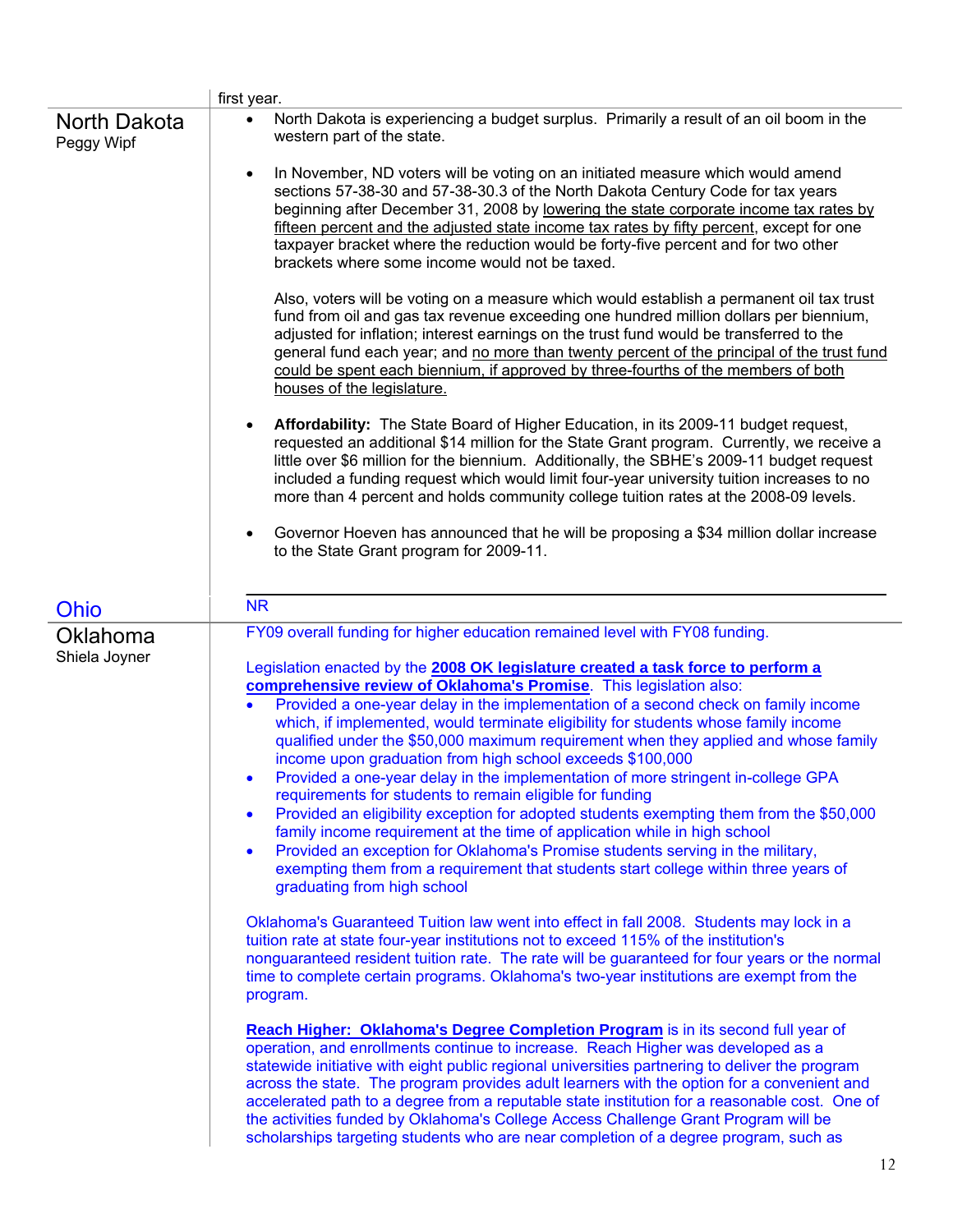students in the Reach Higher initiative. For more information on Reach Higher, go to www.ReachHigherOklahoma.org.

A task force has been formed to study issues relating to student remediation in Oklahoma's public higher education institutions.

#### **Oregon Opportunity Grant (state-funded need-based grants)**

Oregon Vicki Merkel

OSAC received an unprecedented increase in state funding for the Oregon Opportunity Grant for 2007-09 that has enabled OSAC to increase awards for all eligible students and expand the program to include students in middle-income families. For the second year of the 2007-09 biennium, Oregon is using the Shared Responsibility Model to determine Opportunity Grant awards. Under the SRM methodology, an eligible student is expected to contribute a reasonable portion of the cost of college through some combination of work, loans, savings, scholarships, and/or institutional aid. A student's grant award is based on the difference between the student's cost of attendance and financial contributions from the student, the student's family, and the federal government in the form of Pell Grants and/or federal tuition tax credits. Projections for the first year under the new methodology indicate that maximum awards will double and approximately 5,000 more students will receive grant assistance. Program funding increased from \$34 million for 2007-08 to \$72 million for 2008-09. However, even with cost controls such as income and award limits, OSAC expects demand to exceed available funds. Changes implemented for 2008-09 are a first step toward complete implementation of the SRM methodology in the 2009-11 biennium, although recent downturns in the economy may delay full implementation until 2011-13.

## **Scholarship Services**

OSAC is unique in the nation for administering privately funded scholarships using one common application with one deadline. Currently, OSAC has over 280 scholarship programs for high school seniors, over 200 for college undergraduates, and even 75 available for graduate students. In the 2008-09 academic year, nearly 2,800 students received private scholarships, totaling more than \$12.8 million.

For the most recent awarding season, more than 8,000 Oregon students applied for scholarships, and more than 9 out of 10 applications were submitted electronically. Given the high percentage of electronically filed applications, OSAC's 2009-10 Oregon Scholarship Workbook was redesigned to include a worksheet modeled after the Free Application for Federal Student Aid (FAFSA) worksheet. The workbook lists nearly 400 scholarships and includes a reference tool bar that features abbreviated eligibility requirements. If necessary, a code in the tool bar prompts students to go online for additional requirements such as writing an extra essay or providing specific documents. The workbook is organized into distinct sections to help students find scholarships for which they may be qualified. Sections are organized for graduates of high schools regardless of the year they graduated; academic/college majors, career choice, and specific populations (foster youth, veterans, immigrants, older adults); and by employer and member organizations. Students can use the worksheet in preparation for completing and submitting their application electronically. Paper applications are available for those without access to the Internet to file online.

#### **Access Programs**

*ASPIRE* — Oregon's highly successful ASPIRE program is a one-on-one mentoring program to help students access education and training beyond high school. Students receive information about college options, admission, and financial aid from trained volunteer mentors who work with them throughout the year. Grants from several private foundations in Oregon have funded ASPIRE since its inception in 1998, which funded four pilot school sites. Establishing the program in statute and securing funding from the state's General Fund were major successes. In 2007-08, ASPIRE expanded to 115 sites across Oregon. ASPIRE trained 1,404 adult volunteers who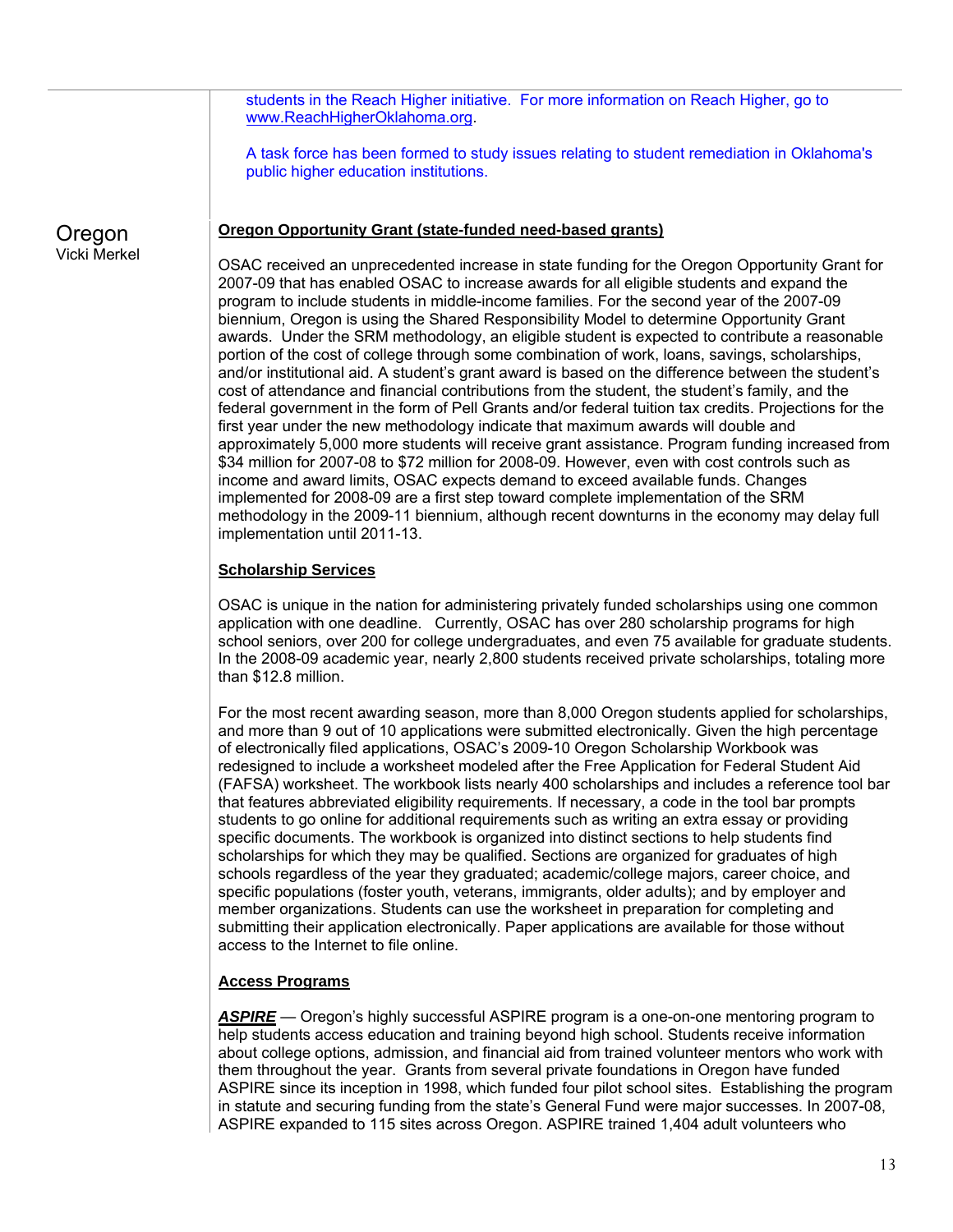|                                         | mentored nearly 12,000 students in pursuit of their educational dreams.                                                                                                                                                                                                                                                                                                                                                                                                                                                                                                                                                                                                                                                                           |
|-----------------------------------------|---------------------------------------------------------------------------------------------------------------------------------------------------------------------------------------------------------------------------------------------------------------------------------------------------------------------------------------------------------------------------------------------------------------------------------------------------------------------------------------------------------------------------------------------------------------------------------------------------------------------------------------------------------------------------------------------------------------------------------------------------|
|                                         | College Goal Sunday in Oregon on Saturday January 26 <sup>th</sup> , 2009 will expand to 27 sites<br>statewide. This free annual event designed to help Oregon college-bound students and their<br>families complete the often-complex Free Application for Federal Financial Aid (FAFSA),<br>experienced a 200 percent growth in attendance in the second year of the program in Oregon.<br>The event also exceeded the state participation rate of attracting a racially diverse audience and<br>did extremely well in attracting families earning less than \$60,000 annually. The 2009 event is<br>projected to help even more students with their FAFSA. Oregon's model of success builds upon<br>the many partnerships that OSAC maintains. |
|                                         | <b>The Oregon College Access Network (OrCan)</b> aims to increase the number of Oregonians<br>accessing education and training beyond high school by connecting access professionals and<br>organizations that work with these individuals. In October 2008, OrCan will host its first<br>conference to bring together professionals representing education, higher education, financial aid,<br>mentorship programs and youth and adult support programs to network and share best practices.<br>Key Partners include the Educational Credit Management Corporation and many access<br>programs statewide.                                                                                                                                       |
| Pennsylvania<br><b>Christine Zuzack</b> | <b>Federal Loan Issues</b><br>At the invitation of House Financial Services Committee Chairman Barney Frank, Jim Preston,<br>PHEAA CEO, testified before the Committee in Washington, DC on September 18. The hearing is<br>being held to review problems and potential resolutions to the auction rate securities market. Mr.<br>Preston will describe PHEAA's experience with the auction rate market, from the viewpoint of a<br>major not-for-profit provider and purchaser of federal student loans and offer suggestions for<br>reviving the student loan marketplace.                                                                                                                                                                      |
|                                         | Mr. Preston is the new CEO at PHEAA as of March 2008 and has been working very closely with<br>federal legislators, lenders, guarantors, and others in an attempt to bolster the FFELP program.                                                                                                                                                                                                                                                                                                                                                                                                                                                                                                                                                   |
|                                         | <b>EducationPlanner.org Celebrates Increased Visitors</b><br>PHEAA's award-winning, college-planning website, EducationPlanner.org, has seen a 19%<br>increase in visitors for the first six months of the year compared to the first six months of last year.<br>The site has received 2.2 million visits since March 2004. The most popular sections of the site<br>are: 1. Scholarship Search, 2. Career Exploration, 3. Test Prep and 4. Work-Study Programs.                                                                                                                                                                                                                                                                                 |
|                                         | <b>Agency Restructuring</b><br>There are 264 non-union employees who have taken advantage of PHEAA's voluntary workforce<br>reduction program. There were1,008 non-union employees who were eligible for the program.<br>These reductions are estimated to save PHEAA \$20.4 million a year, which can be added to more<br>than \$54 million dollars in savings that have already been realized through other cost-cutting<br>measures.                                                                                                                                                                                                                                                                                                           |
|                                         | <b>Program Funding</b><br>The Pennsylvania State Grant Program received a 5.5% appropriation increase for 2008-09.<br>However, other Commonwealth supported programs received either level funding or had a<br>decrease in funding of 1.3% when compared to 2007-08.                                                                                                                                                                                                                                                                                                                                                                                                                                                                              |
|                                         | For 2008-09, PHEAA will not be using business earnings to financially supplement the State<br>Grant program or other grant and loan forgiveness programs. This is the result of the downturn in<br>the capital markets and changes in federal student loan regulations that have resulted in declining<br>revenues to redirect towards student aid.                                                                                                                                                                                                                                                                                                                                                                                               |
|                                         | <b>Personnel Changes</b><br>Mary Beth Kelly retired from PHEAA at the end of June 2008. Patricia Yaegar accepted a faculty<br>position with the University of Illinois-Urbana in August 2008.                                                                                                                                                                                                                                                                                                                                                                                                                                                                                                                                                     |
|                                         |                                                                                                                                                                                                                                                                                                                                                                                                                                                                                                                                                                                                                                                                                                                                                   |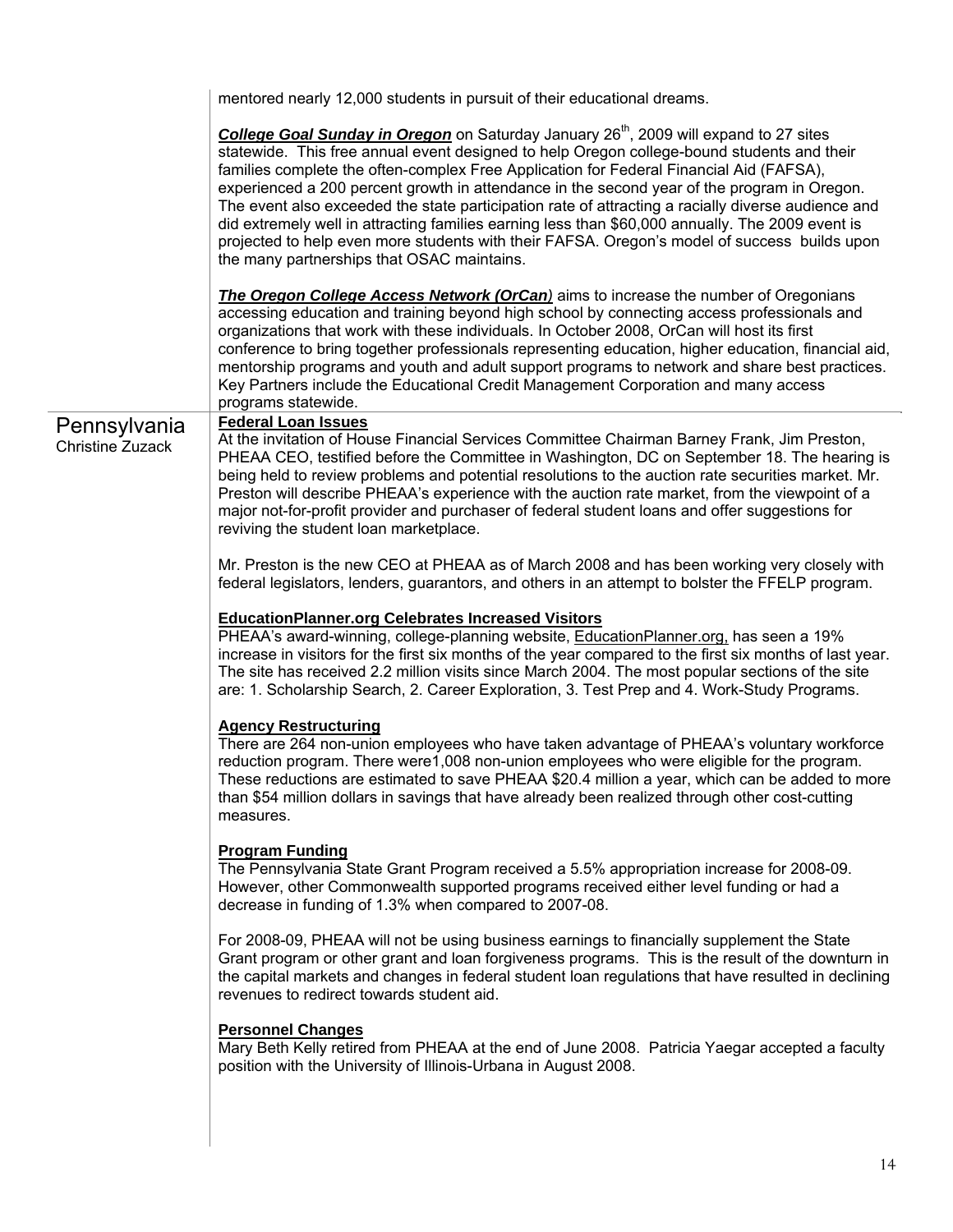## Puerto Rico – Marta Coll

| State budget               |   | \$25 million                                                            |
|----------------------------|---|-------------------------------------------------------------------------|
| Awarded among              |   | 94 institutions                                                         |
|                            |   | (41 higher education & 53 non-degree granting)                          |
| For approximately          |   | 73,000 postsecondary students                                           |
| Average amount per student |   | \$339 for undergraduate                                                 |
|                            |   | \$616 for graduate                                                      |
| 5 state funded programs    |   | <b>Education</b><br>Supplementary<br>Undergraduate                      |
| (all need based)           |   | Assistance Program (63,457 students)                                    |
|                            |   | <b>Graduate Supplementary Education Assistance</b>                      |
|                            |   | Program (4,868 students)                                                |
|                            |   | Merit Aid Program (4,642 students):                                     |
|                            |   | requires 3.00 GPA minimum                                               |
|                            |   | $\blacktriangleright$ new enrollments must be served first              |
|                            |   | $\triangleright$ average aid: \$381                                     |
|                            | ٠ | <b>High Achievement Students</b><br>Program<br>(87<br>students):        |
|                            |   | requires 3.minimum                                                      |
|                            |   | ▶ for bachelor's $3th$ & $4th$ year students                            |
|                            |   | $\blacktriangleright$ average aid: \$10,500                             |
|                            |   | ► covers 100% of COA not covered by other aid                           |
|                            | ٠ | PRCHE-PRIDCO Scholarship Program (under a                               |
|                            |   | Memorandum of Understanding with<br>the PR                              |
|                            |   | Industrial Development Corp; 13 students):                              |
|                            |   | requires 3.00 GPA minimum                                               |
|                            |   | $\triangleright$ for graduate studies on such disciplines which         |
|                            |   | are priority for the industrial and economic growth                     |
|                            |   | $\blacktriangleright$ average aid: \$5,300                              |
|                            |   | ► covers 100% of tuition & fees not covered by                          |
|                            |   | other aid + \$2,000 stipend/year                                        |
|                            |   | $\blacktriangleright$ requires students to sign a contract and work for |
|                            |   | the industry after graduation (1 year per year of                       |
|                            |   | benefit)                                                                |
|                            |   |                                                                         |

Other comments:

- **The CACG was delegated to the University of Puerto Rico, not to our agency.** Notwithstanding, PRCHE will engage in outreach activities similar to those funded with CACG but with our own money to provide  $3<sup>rd</sup>$  and  $4<sup>th</sup>$  high school students and parents, and school counselors with information on the postsecondary academic offerings and financial aid. This project will start by "adopting" a school.
- **PRCHE will begin sponsoring and funding research on student aid impact;** first possible topic: Effectiveness of student financial aid programs, the relationship between federal and state investment and student success (enrollment, retention and promotion rates)
- **PRCHE** is developing collaborative projects in conjunction with the IHEs to promote the strengthening of quality in higher education by other means not related to mandatory licensing procedures. This year we will be working on two projects: (1) the design of an instrument that will facilitate the institution analysis of the cost-effectiveness of creating and implementing a new academic program, and (2) the incentive of reaching for educational excellence by recognizing those academic programs that excel the minimum levels of quality required for licensing purposes; this will be achieved through a call for proposals for the Award for Educational Excellence to be granted to the best academic programs in given disciplines.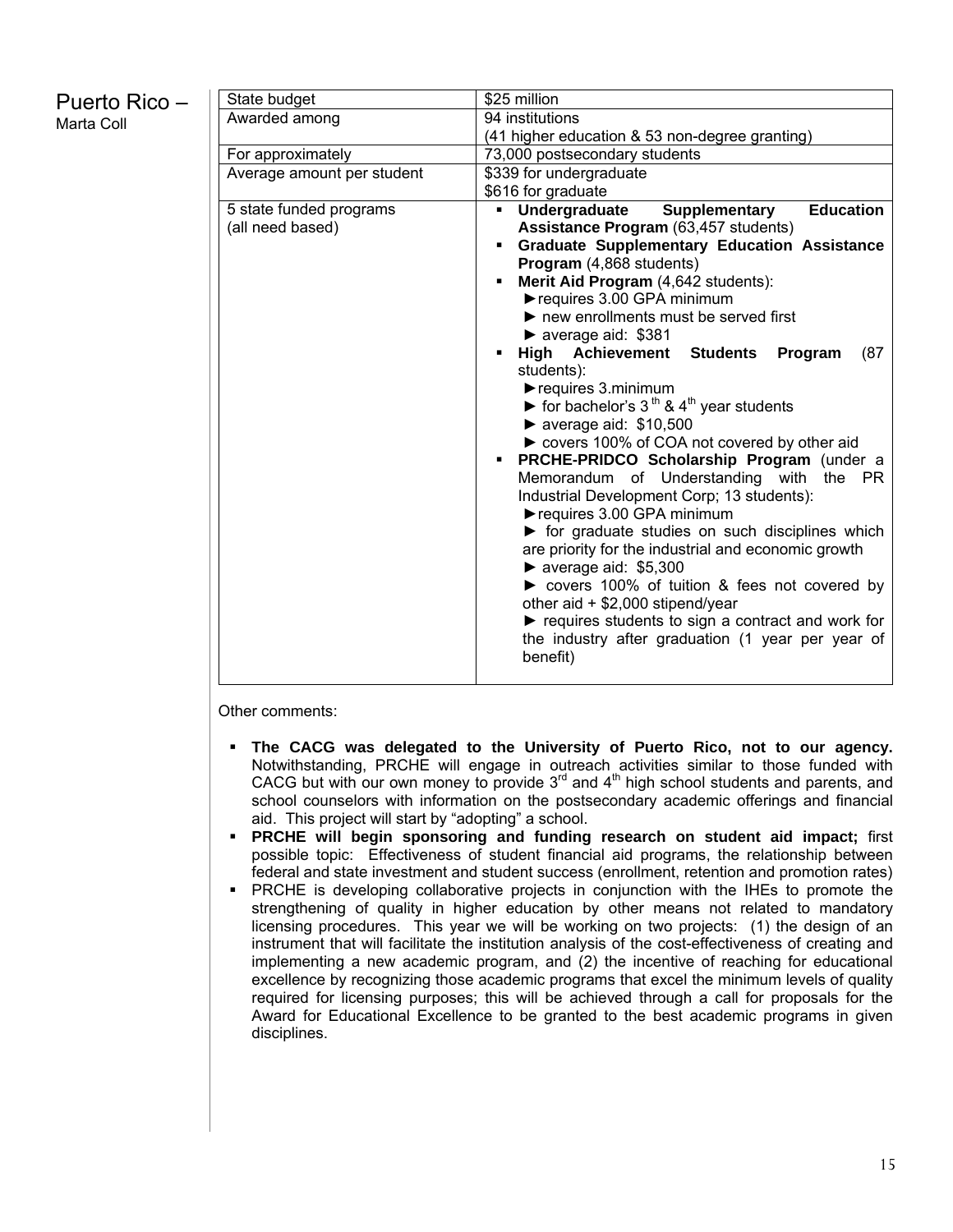| Rhode Island<br>Michael Joyce    | We received \$330,000 from the federal government for the College Access<br>Challenge Grant program, and are in the process of making full year grant award offers<br>of \$1,000 each to 330 needy recipients.<br>We are piloting another new program this year - the Adult Education Grant - a<br>program designed for needy non-traditional students enrolled at less-than-half time status<br>at Rhode Island colleges. Counselors working in conjunction with the RI Department of<br>Education (RIDE) will select the 100 recipients to receive up to \$3,000 per year for two<br>years.<br>Fall certification and disbursement of our RI State Grant and our Academic Promise<br>$\bullet$<br>scholarships are proceeding as usual thanks to the online certification system designed<br>for us by Gold Bridge Partners.<br>Finally, Mary Ann Welch retired the end of September after many years of dedicated<br>service to the RI financial aid community and RI students receiving the RI State grant.<br>She will be deeply missed. She will be missed by NASSGAP a great deal |  |  |  |  |
|----------------------------------|------------------------------------------------------------------------------------------------------------------------------------------------------------------------------------------------------------------------------------------------------------------------------------------------------------------------------------------------------------------------------------------------------------------------------------------------------------------------------------------------------------------------------------------------------------------------------------------------------------------------------------------------------------------------------------------------------------------------------------------------------------------------------------------------------------------------------------------------------------------------------------------------------------------------------------------------------------------------------------------------------------------------------------------------------------------------------------------|--|--|--|--|
| South Carolina<br>Ed Shannon     | The SC Tuition Grants Program was enacted in 1970 by the SC General Assembly as a "need-<br>based" grants program for South Carolina residents attending in-state, independent colleges on a<br>full-time basis. In the current 2008-2009 school year, approximately \$38.6 million will be awarded<br>to 12,600 students attending the 21 eligible SC independent colleges. The maximum award for<br>2008-2009 is \$3,200 and the average award is approximately \$3,000.                                                                                                                                                                                                                                                                                                                                                                                                                                                                                                                                                                                                               |  |  |  |  |
|                                  | The economic downturn has severely impacted state agency budgets in South Carolina for<br>the 2008-09 fiscal year. Most state agencies were reduced across-the-board by 3-5 % by the<br>State Legislature. Fortunately, all of the higher education grant and scholarship programs were<br>exempted from the reduction.                                                                                                                                                                                                                                                                                                                                                                                                                                                                                                                                                                                                                                                                                                                                                                  |  |  |  |  |
|                                  | SC Tuition Grants Budget Request for 2009-10: Additional \$2.5 million requested to increase<br>maximum grant from \$3,200 to \$3,450 (equals HEPI increases for 2006 (5%) and 2007 (3.3%).                                                                                                                                                                                                                                                                                                                                                                                                                                                                                                                                                                                                                                                                                                                                                                                                                                                                                              |  |  |  |  |
|                                  | Effective October 2, 2008, Earl Mayo will become the new Executive Director of the SC<br>Tuition Grants Commission. Mr. Mayo, who has served as the Deputy Director since 1995,<br>succeeds Eddie Shannon who has taken the position of Executive Vice President of the SC<br>Independent Colleges and Universities association. NASSGAP will miss Eddie as well.                                                                                                                                                                                                                                                                                                                                                                                                                                                                                                                                                                                                                                                                                                                        |  |  |  |  |
| <b>South Dakota</b>              | <b>NR</b>                                                                                                                                                                                                                                                                                                                                                                                                                                                                                                                                                                                                                                                                                                                                                                                                                                                                                                                                                                                                                                                                                |  |  |  |  |
| Tennessee –<br><b>Tim Phelps</b> | Tennessee, just like many other states, is facing a budget shortfall. For the 2008-2009 fiscal<br>year, higher education in Tennessee had a budget reduction of \$55.8 million. The Tennessee<br>Student Assistance Award's (TSAA) portion of the reduction was \$946,000. TSAA is the need-<br>based program for the State. However, the TSAA program did receive additional funding from the<br>Governor's budget and also from the Tennessee Lottery Corporation for a total of \$10 million for<br>the 2008-09 academic year.                                                                                                                                                                                                                                                                                                                                                                                                                                                                                                                                                        |  |  |  |  |
|                                  | The 2009-2010 budget requests are being submitted for eventual presentation to the legislature.<br>Each agency is being asked to present a plan that represents a 3% contingency reduction<br>on all programs. This is in addition to already proposed cuts and means that all state programs<br>face a potential reduction in funding.                                                                                                                                                                                                                                                                                                                                                                                                                                                                                                                                                                                                                                                                                                                                                  |  |  |  |  |
|                                  | Tennessee's 529 program has now merged with Georgia's Path2College 529 Plan. The<br>move allows Tennessee residents to increase their investment options and save on management<br>fees. Tennessee's plan has approximately \$46 million in assets whereas; Georgia's plan has<br>over \$650 million. Tennessee will continue to offer the Baccalaureate Education System Trust<br>(BEST) which is the college pre-paid tuition plan. The BEST program is not impacted by this<br>merger.                                                                                                                                                                                                                                                                                                                                                                                                                                                                                                                                                                                                |  |  |  |  |
|                                  |                                                                                                                                                                                                                                                                                                                                                                                                                                                                                                                                                                                                                                                                                                                                                                                                                                                                                                                                                                                                                                                                                          |  |  |  |  |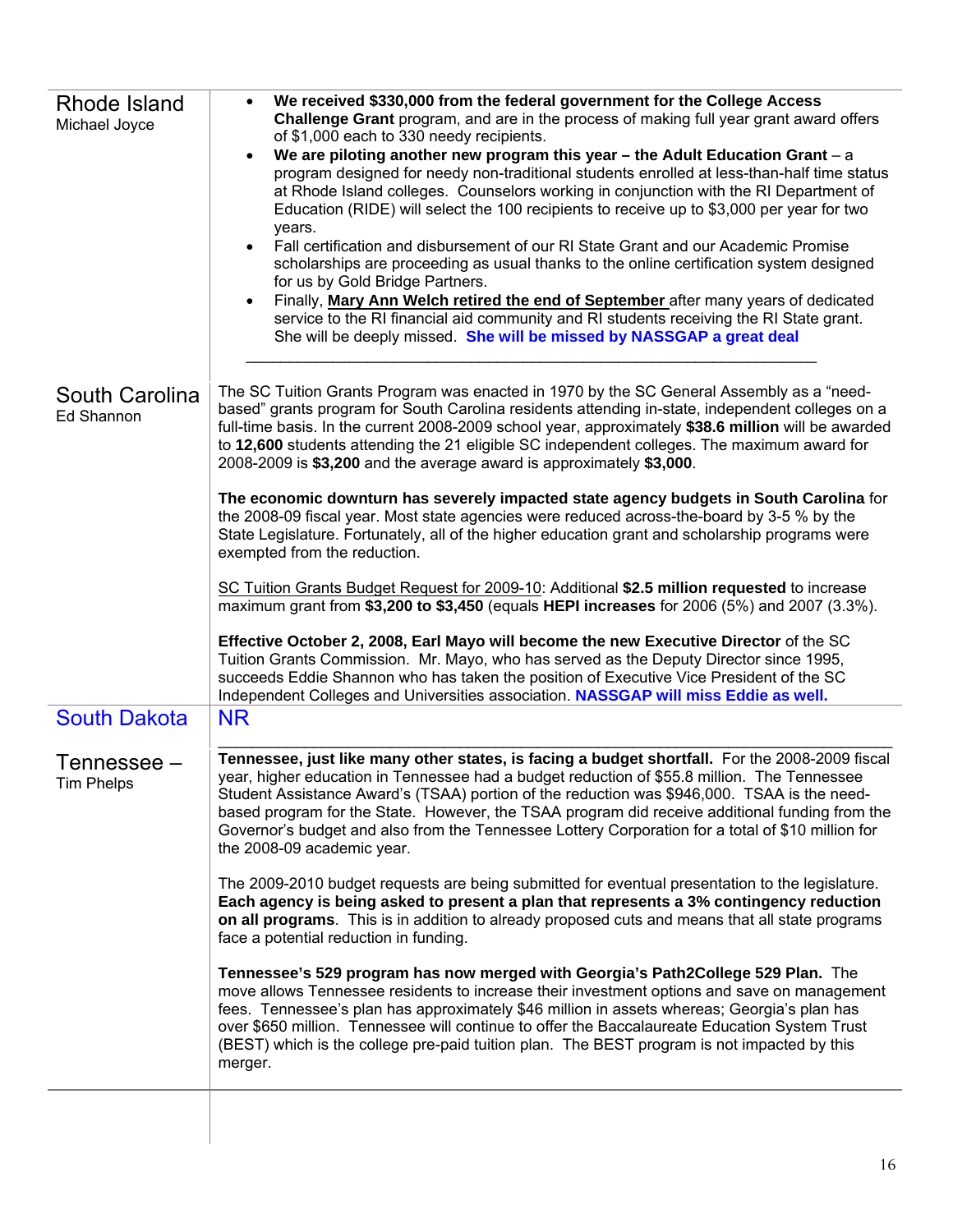| <b>Texas</b>                |                                                                                                                                                                                                                                                                                                                                                                                                                                                                                                                                                                                         |
|-----------------------------|-----------------------------------------------------------------------------------------------------------------------------------------------------------------------------------------------------------------------------------------------------------------------------------------------------------------------------------------------------------------------------------------------------------------------------------------------------------------------------------------------------------------------------------------------------------------------------------------|
| Utah $-$<br>Kent Larson     | 4% Cut to FY-09 Budget for Higher Education - Legislative action taken 9/26/2008                                                                                                                                                                                                                                                                                                                                                                                                                                                                                                        |
|                             | New Regents Scholarship Funded by Legislature<br>\$900,000 appropriation<br>Program highlights                                                                                                                                                                                                                                                                                                                                                                                                                                                                                          |
|                             | Successful completion of State Scholars Initiative core class with no grade lower<br>$\circ$<br>than C                                                                                                                                                                                                                                                                                                                                                                                                                                                                                  |
|                             | Three payment levels: Base, Supplemental 529 College Savings Plan,<br>$\circ$<br>Exemplary                                                                                                                                                                                                                                                                                                                                                                                                                                                                                              |
|                             | Exemplary allows for tuition payment for up to two years or completion or an<br>$\circ$<br>associates or bachelors degree                                                                                                                                                                                                                                                                                                                                                                                                                                                               |
|                             | <b>UHEAA Grant Program</b><br>Allocation cut 50% (second consecutive year)                                                                                                                                                                                                                                                                                                                                                                                                                                                                                                              |
|                             |                                                                                                                                                                                                                                                                                                                                                                                                                                                                                                                                                                                         |
| Vermont-<br>Marilyn Cargill | The Vermont legislature notified VSAC that our grant program would face a 2.5%<br>rescission effectively immediately in late August. This decrease included our major grant<br>programs as well as a number of state supported scholarship and scholarship/loan programs. At<br>this time it is rumored that we will receive a second rescission in November that is expected to be<br>larger than the first rescission. By November we fully expect that these funds will already be<br>awarded to students and that we will need to consider cutting 2 <sup>nd</sup> semester grants. |
|                             | VSAC is using the College Access Challenge Grant to support our Start Where You Are<br>initiative on the web. The Start Where You Are campaign and website recently won an award<br>from Web Marketing Associations Web Awards. You will hear and learn more about this effort in<br>the final conference session.<br>tat<br>OH NO!<br>EEEEEK!!!<br><b><i>Bud Kalend</i></b><br><b>PROF MOROLE EM</b><br>Awar din R<br><b>TALKBACK</b><br><b>Eogy</b><br><b>What's next?</b><br><b>C. Chick Serve by</b><br>st'a up to y<br><b>AUT? Glick have to Find Out More</b><br>reyouardut.org   |

On March 26<sup>th</sup>, VSAC was very pleased to roll out our "apply online" product to borrowers. This process allows borrowers to electronically sign their promissory note for Staff and PLUS loans as well as the PLUS endorser Addendum. Initially this product was rolled out utilizing the VeRID authentication method to complete the electronic signature process. However, on May  $16<sup>th</sup>$ , VSAC enhanced this service to allow borrowers to sign their promissory notes electronically using their FAFSA pin (STAN). This process has been very successful in allowing borrowers to sign notes quickly and efficiently. To date, 45% of our borrowers are utilizing this service over the traditional paper method to complete their promissory note. Internally, VSAC is seeing a return on investment with the reduction of paper workflow and quicker turn around in loan approval.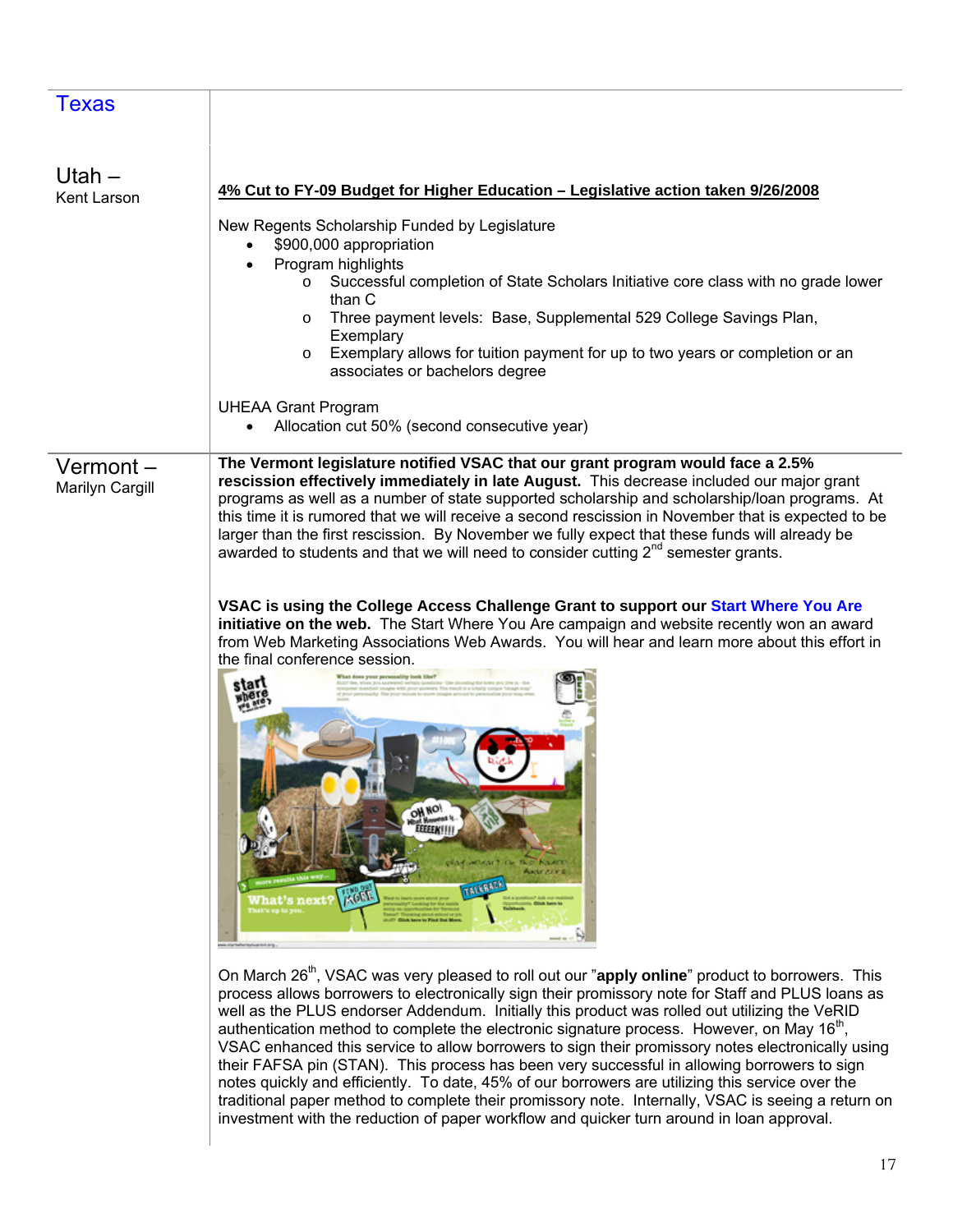|                                | In January VSAC was notified by the U.S. Department of Education that effective 6/30/2008, we<br>could no longer provide Financial Aid services to any of the seven Vermont schools for whom<br>VSAC acted as the financial aid office. Over the next six months we worked closely with our<br>schools to do the normal wrap up of the 2007 academic year, launch processing for their 2008-<br>2009 school year and transition all seven schools to alternative solutions including other third<br>party servicers and in-house financial aid offices. The first school was transitioned in mid-April and<br>the last school transitioned in mid-June. |
|--------------------------------|---------------------------------------------------------------------------------------------------------------------------------------------------------------------------------------------------------------------------------------------------------------------------------------------------------------------------------------------------------------------------------------------------------------------------------------------------------------------------------------------------------------------------------------------------------------------------------------------------------------------------------------------------------|
|                                | VSAC was happy to communicate to schools in early April of this year that we had secured capital<br>for all of our projected FFELP and Private loan volume for the 08-09 academic year.                                                                                                                                                                                                                                                                                                                                                                                                                                                                 |
|                                | VSAC is launching a concerted effort to change the timeframe and manner in which we<br>administer our Scholarship program. VSAC currently publishes a scholarship book that lists<br>over 150 scholarships available to Vermonters of which we administer over 100. For the<br>scholarships that VSAC administers we have created a single due date of March 1, 2009. The<br>single due date combined with changes in selection committee timeframes will allow us to have all<br>awards made and notifications sent by May 15 <sup>th</sup> . We hope to pull that notification date back to<br>pre-May 1 in subsequent years.                         |
| Virginia –<br>Lee Andes        | Virginia is facing over a \$2 billion budget deficit. Even though financial aid seems to be off<br>limits, the colleges are likely to receive cuts that could result in additional tuition increases.                                                                                                                                                                                                                                                                                                                                                                                                                                                   |
|                                | We are kicking off the first year of a transfer grant that incentivizes students to consider two-<br>year colleges and then transfer to a four-year college. This two-plus-two model, along with a<br>modest grant, should provide another way for students to manage their education costs.                                                                                                                                                                                                                                                                                                                                                            |
|                                | SCHEV has placed a great deal of attention on the issues of access and affordability over the<br>past two years. A report on findings and recommendations is under development.                                                                                                                                                                                                                                                                                                                                                                                                                                                                         |
|                                | Virginia has been approved for the CACG. We have just over \$1 million and have very<br>ambitious plans for it: web portal, inventory of access providers in the state, tool kit for access<br>start ups, professional development, marketing plans, and parent/student workshops.                                                                                                                                                                                                                                                                                                                                                                      |
| Washington –<br>Rachelle Sharp | Washington's Governor has called for a budget freeze including out-of-state travel, reduction<br>in fuel consumption, and a hiring freeze. Our division is down 25% in staffing.                                                                                                                                                                                                                                                                                                                                                                                                                                                                        |
|                                | <b>New Program Update</b>                                                                                                                                                                                                                                                                                                                                                                                                                                                                                                                                                                                                                               |
|                                | As a result of the 2007 legislative session, our agency spent last year implementing several new<br>financial aid programs and initiatives.                                                                                                                                                                                                                                                                                                                                                                                                                                                                                                             |
|                                | The Washington early commitment program for 7 <sup>th</sup> and 8 <sup>th</sup> grade students eligible<br>$\bullet$<br>for free and reduced priced lunch - the College Bound Scholarship-had a<br>successful first year implementation. Over 16,500 students applied and strong statewide<br>partnerships were formed. Funds were invested in the state's 529 guaranteed tuition<br>program (GET) for scholarship payouts to begin in 2012.                                                                                                                                                                                                            |
|                                | The new program for foster youth $-$ Passport to College Promise $-$ is a<br>$\bullet$<br>comprehensive scholarship and institution incentive program. A data match with the<br>Department of Social and Human Services was successful to provide institutions with lists<br>of eligible students. Over 300 students have been identified as eligible for Passport.                                                                                                                                                                                                                                                                                     |
|                                | The new conditional scholarship for students who excel in math or science - Get<br>$\bullet$<br>Ready for Math & Science – was implemented in partnership with a private non-profit<br>organization, the College Success Foundation. Students who performed well on the state<br>high school assessment, WASL, received information about the scholarship. Recipients<br>will need to major in math or science and work in a related field in Washington for three<br>years upon receipt of their bachelor's degree - or the award converts to a loan.                                                                                                  |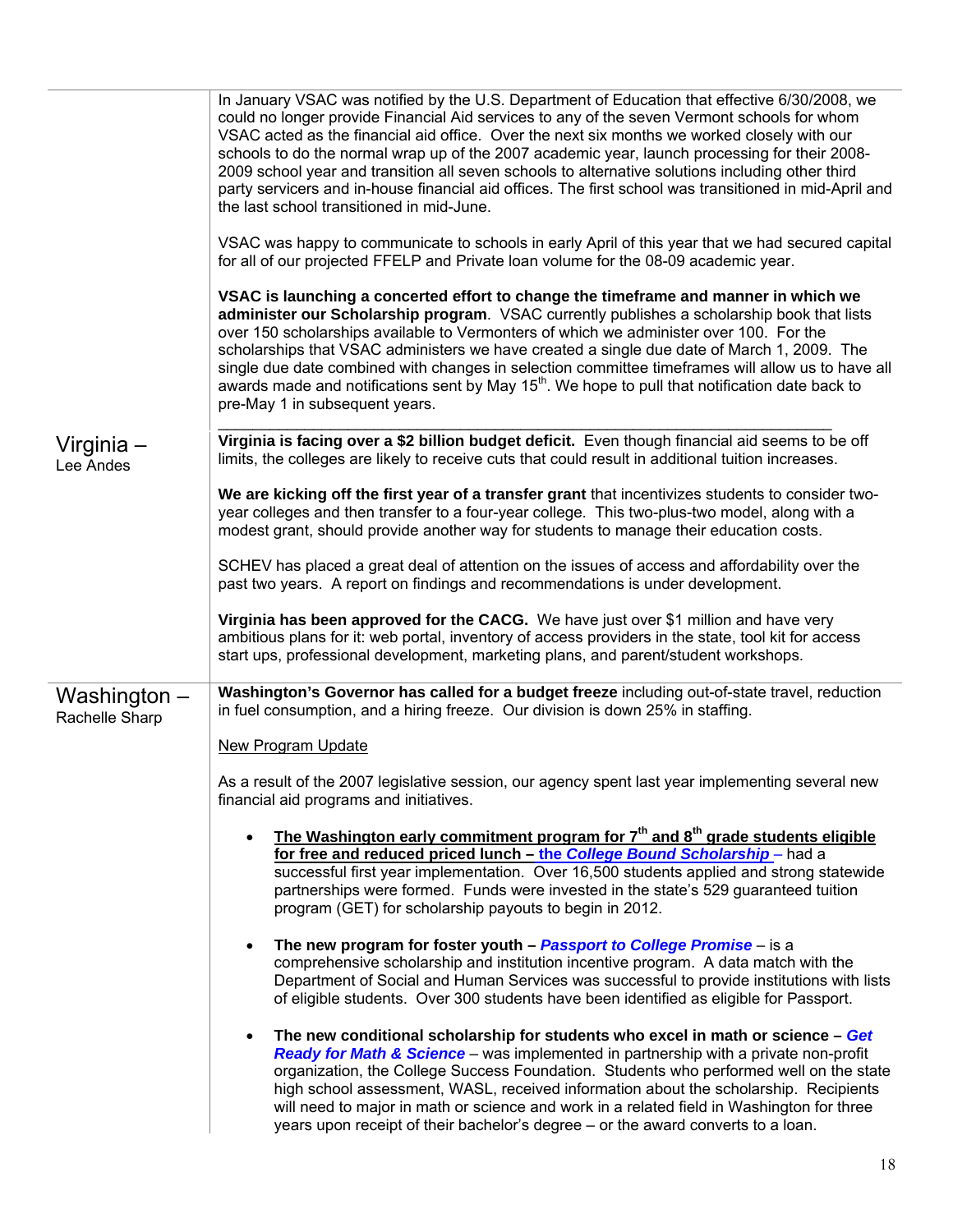- The *Scholarship Clearinghouse* **an online scholarship match system i**s in development. A project manager has been selected and RFPs from developers are being reviewed. State funding has been provided for the HECB to maintain the system once developed. The system is targeted to be live Fall 2009.
	- The *State Work Study High Demand* project providing **work experiences for students** interested in **teaching math and science** is underway on nine campuses.
	- State funded Gaining Early Awareness and Readiness for Undergraduate Programs **(***GEAR UP for Student Success***) expands GEAR UP services to 25 school districts** that have high number of low-income population with no structured college access programs. The program is the first of its kind in the country and serves 3,700 students.

### **CACG in WA**

Four non-profit organizations will receive CACG: the College Success Foundation, Community Foundation of North Central Washington, Metropolitan Development Council of Tacoma, and Northwest Education Loan Association. Efforts will include support for the College Bound Scholarship to conduct sign-up activities and other promotional activities. A network for sharing information and best practices on access to college will be developed. Other activities include increasing the number of "I'm Going to College" events (a program for  $6<sup>th</sup>$  graders), increasing the College Goal Sunday locations, and expanding the reach of the KnowHow2Go campaign.

#### Washington DC **Major Aid Application Trends**

**Applications Up:** Last year, 10,788 students applied for assistance from January, 2007 until June 30, 2008. This year 10,901 students have applied as of September with nine months still to go in the application period. With over \$30 million dollars expended last year in the DC Tuition Assistance Grant Program, even higher expenditures are expected for the current school year. When compared with the number of eligible students as of June 30, 2008 with June 30, 2007, there was 80% increase in the number able to participate in our programs.

#### **College Fair**

Kenneth Howard

This year, the National Association of College Admissions Counselors (NACAC) requested that D.C. Office of the State Superintendent of Education not hold its Annual Mayor's College Fair but partner with them instead in hosting the Annual Greater Washington, DC College Fair. The event was held On Monday, September 29<sup>th</sup> at the Walter Washington Convention Center. Over 5,700 students and families attended the event. Students came from as far away as Richmond, VA. More than 200 colleges and universities attended. Such schools as the University of Alabama, the University of Alaska, The University of Arizona, The University of Colorado, the University of Connecticut, George Washington University, Clarke Atlanta University, Florida A&M University, The University of Georgia, University of Iowa, The University of Massachusetts, the University of Michigan, Penn State University, Temple University, The University of Pittsburgh, Texas Christian University, the University of Wisconsin and many others. It was the largest fair in Washington, DC this year.

#### **Outreach Activities**

We have made our first foray into social networking sites by launching a Facebook page. Within three weeks of launch, the site has 120 friends linked to it and more joining each day.

For SY07-08 the OSSE had 145 outreach events throughout the city in numerous venues from schools to churches. Over 7,000 people attended these varied events. In the events conducted for the DCCAP Organization over 2,000 students and parents were exposed to program information. In the five Counselor Training Sessions, 85 high school and college access providers received information about our programs. Among the notable events that the office made presentations were such venues at the White House Initiative on Historically Black Colleges and Universities,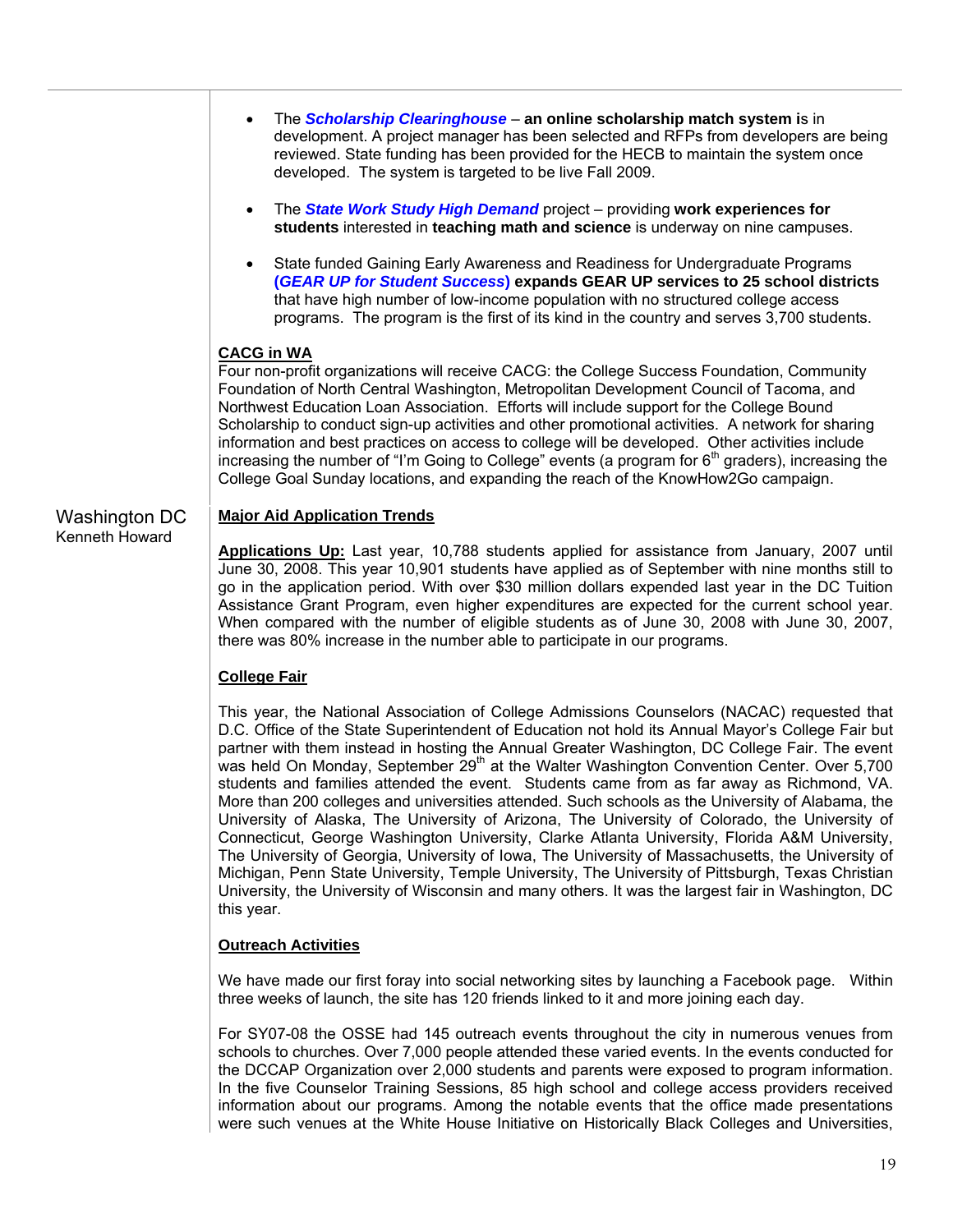Delaware-District of Columbia- Maryland Association of Student Financial Aid Administrators and many others

### **New Programs**

New aid programs are now administered by the OSSE.

**Robert C. Byrd Honors** Scholarship Program will enable ten students to receive \$1,500 per year. Currently 40 students participate in this program.

The **US Senate Youth Program (USSYP)**. Two students receive \$5,000 from this privately funded program.

The **DC Mayoral Valedictorian Program (MVP)** offers \$1,000 to valedictorians from each DC public, public charter school. The award is paid directly to the student to cover incidental college costs.

#### **New Initiatives**

Two new projects that are being initiated by the office are programs geared toward our high school students. They are the **AP Program** that will pay for the cost of the exams that students must take to gain college credit. The other is the **SAT Prep Program**, which will cover the cost of SAT classes for those students who are getting ready to take the examination.

#### **College Access Challenge Grant Program**

 The College Access Challenge Grant Program (CACGP) is a new federal program designed to enable states to assist students and their families in learning about, preparing for and financing a postsecondary education.

The Office of the State Superintendent of Education (OSSE) will provide District students and their families with services in three key areas: awareness, access, and advocacy. The goals of this program are to: 1) increase District students and families knowledge of how to prepare for, gain acceptance and finance a college education; 2) provide District parents and students with a deeper understanding of college financing (including financial literacy and debt management); and 3) increase the number of students who persist through critical college transitions.

The OSSE will accomplish these goals by subgranting to the following organizations:

- College Success Foundation
- DC Parent Information Resource Center
- The Posse Foundation

These organizations will provide the following activities and services:

- Launch a citywide college awareness campaign;
- Develop a comprehensive college information and resource website;
- Conduct financial literacy and college financing workshops for parents;
- Provide professional development training for college faculty at selected institutions; and
- Provide campus support training for college first and second year students

#### West Virginia **Merit-Based Financial Aid**

Jack Toney

• **State funding for the PROMISE Scholarship Program increased from \$40.8 million in 2007-2008 to \$43.06 million in 2008-2009.** The increased funding allowed the scholarship's academic eligibility requirements to remain the same for 2009 hs seniors.

• Approximately 9,000 West Virginia residents will be assisted with full tuition and mandatory fee awards at the state's public institutions and equivalent awards, \$4,372, at eligible independent institutions**.**